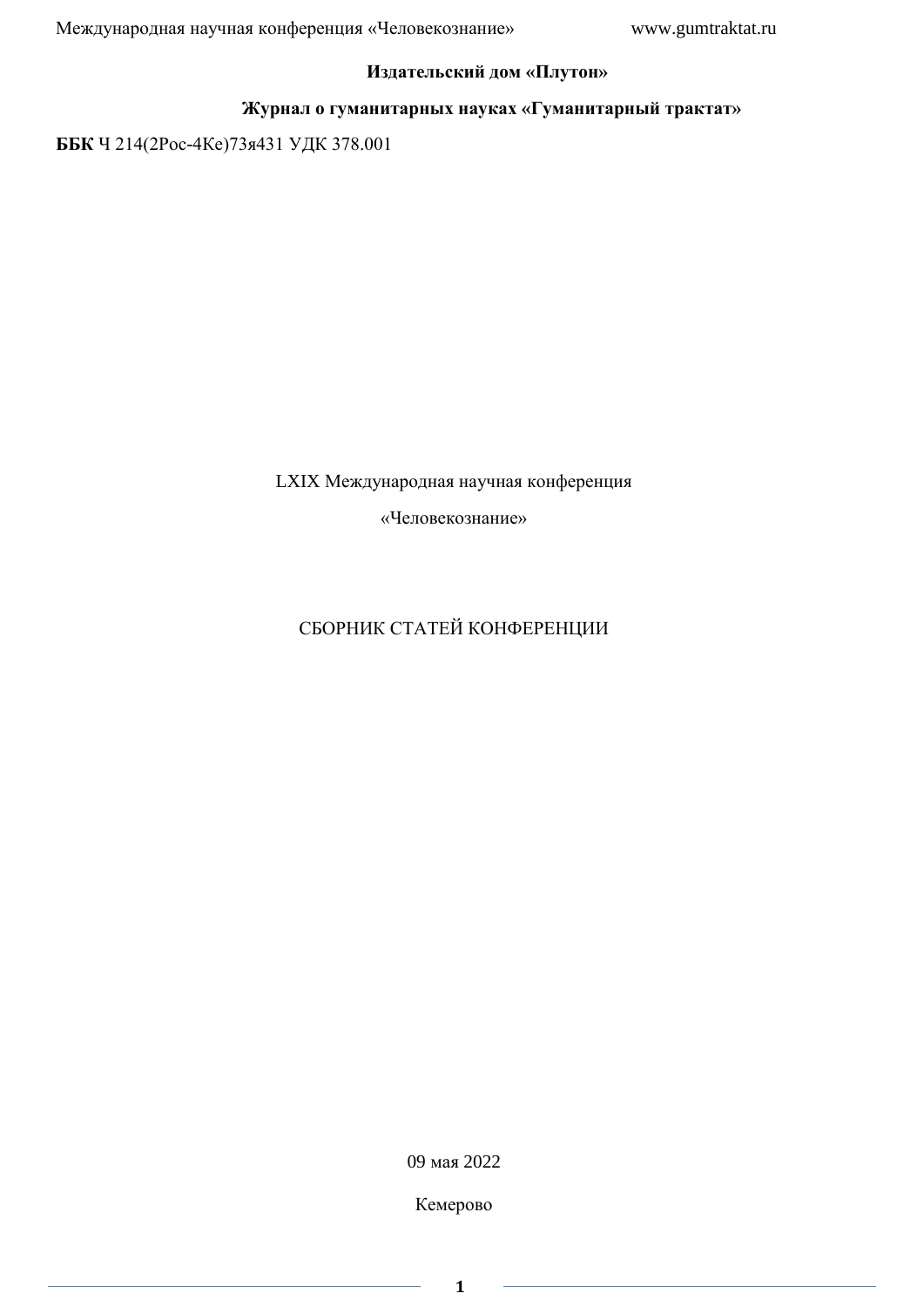СБОРНИК СТАТЕЙ ШЕСТЬДЕСЯТ ВОСЬМОЙ МЕЖДУНАРОДНОЙ НАУЧНОЙ КОНФЕРЕНЦИИ «ЧЕЛОВЕКОЗНАНИЕ»

09 мая 2022 г.

**ББК** Ч 214(2Рос-4Ке)73я431

ISBN 978-5-8807999-7-1

Кемерово УДК 378.001. Сборник статей студентов, аспирантов и профессорскопреподавательского состава. По результатам LXIX Международной научной конференции «Человекознание», 09 мая 2022 г. [www.gumtraktat.ru](http://www.gumtraktat.ru/) / Редкол.:

П.И. Никитин - главный редактор, ответственный за выпуск.

Н.В.Обелюнас - кандидат филологических наук, экс-преподаватель кафедры журналистики и русской литературы 20 века КемГУ, ответственный за финальную модерацию и рецензирование статей.

А.Е. Чурсина – редактор, ответственный за первичную модерацию и рецензирование статей.

С. А. Уталиев – доктор философских наук; Казахско-Русский Международный университет (КРМУ)

С. С. Жубакова - кандидат педагогических наук, доцент кафедры социальной педагогики и самопознания, Евразийский Национальный университет имени Л.Н. Гумилева

И. В. Воробьёва - кандидат культурологии, доцент кафедры культурологии Белорусского государственного университета.

Е. В. Суровцева - кандидат филологических наук; Московский государственный университет имени М.В.Ломоносова.

З. М. Мухамедова - доктор философских наук, профессор кафедры социально-гуманитарных наук; Ташкентский государственный стоматологический институт.

А. А. Бейсембаева - кандидат педагогических наук, профессор кафедры Педагогики и психологии Казахского университета международных отношений и мировых языков имени Абылай хана

Х. Б. Норбутаев - кандидат педагогических наук, доцент, заведующий кафедрой начального образовании Термезский государственный университет

Г. М. Сыдыкова - кандидат психологических наук, доцент кафедры психологии Кыргызского Национального университета имени Жусупа Баласагына

Д.Х. Исламова – доктор философии, Ташкентский государственный техническый университет

С. С. Байсарина - кандидат педагогических наук, доцент Евразийского национального университета имени Л.Н.Гумилева, профессор РАЕ.

А.О. Сергеева - ответственный администратор[и др.]; Кемерово 2021

В сборнике представлены материалы докладов по результатам научной конференции.

Цель – привлечение студентов к научной деятельности, формирование навыков выполнения научно-исследовательских работ, развитие инициативы в учебе и будущей деятельности в условиях рыночной экономики.

Для студентов, молодых ученых и преподавателей вузов.

Издательский дом «Плутон» [www.idpluton.ru](http://www.idpluton.ru/) e-mail:admin@idpluton.ru

Подписано в печать 09.05.2022 г.

Формат 14,8×21 1/4. | Усл. печ. л. 4.2. | Тираж 300.

Все статьи проходят рецензирование (экспертную оценку).

Точка зрения редакции не всегда совпадает с точкой зрения авторов публикуемых статей.

Авторы статей несут полную ответственность за содержание статей и за сам факт их публикации.

Редакция не несет ответственности перед авторами и/или третьими лицами и организациями за возможный ущерб, вызванный публикацией статьи.

При использовании и заимствовании материалов ссылка обязательна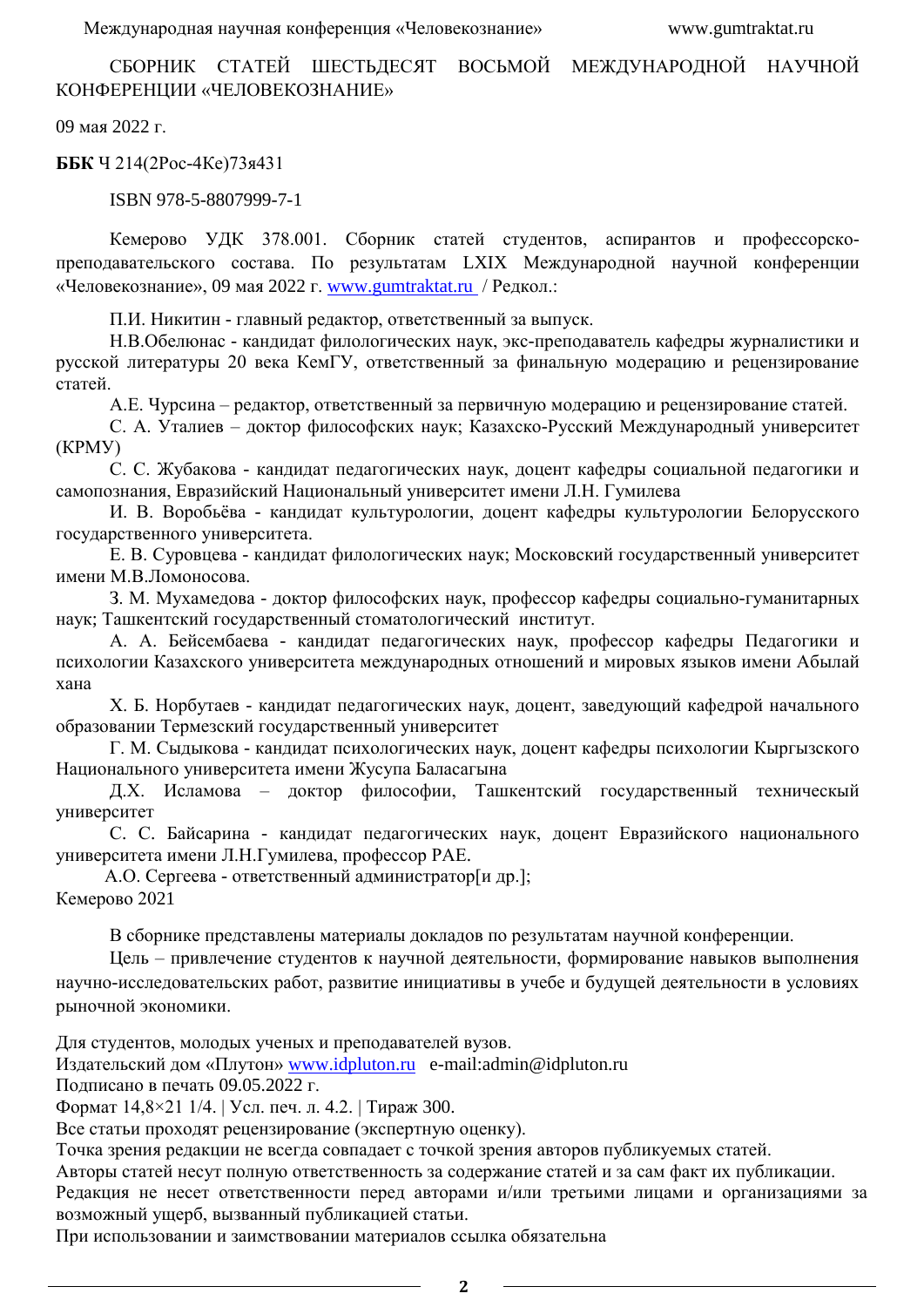## Оглавление

| 1. ВЗГЛЯД НА НАШУ НАЦИОНАЛЬНУЮ ДУХОВНОСТЬ В МУЛЬТФИЛЬМАХ-          |
|--------------------------------------------------------------------|
| Маматхонова Ш.                                                     |
|                                                                    |
| Маматхонова Ш.                                                     |
| 3. ЛИНГВОКУЛЬТУРНЫЙ ПОДХОД К ПРЕПОДАВАНИЮ АНГЛИЙСКОГО ЯЗЫКА:       |
|                                                                    |
| Набокова Е.Н.                                                      |
| 4. ВОСПРИЯТИЕ ПОНЯТИЯ «МАТЕРИ НЕРАБОТАЮЩЕЙ» В СОВРЕМЕННОЙ РОССИИ14 |
| Жчао Тяньтянь                                                      |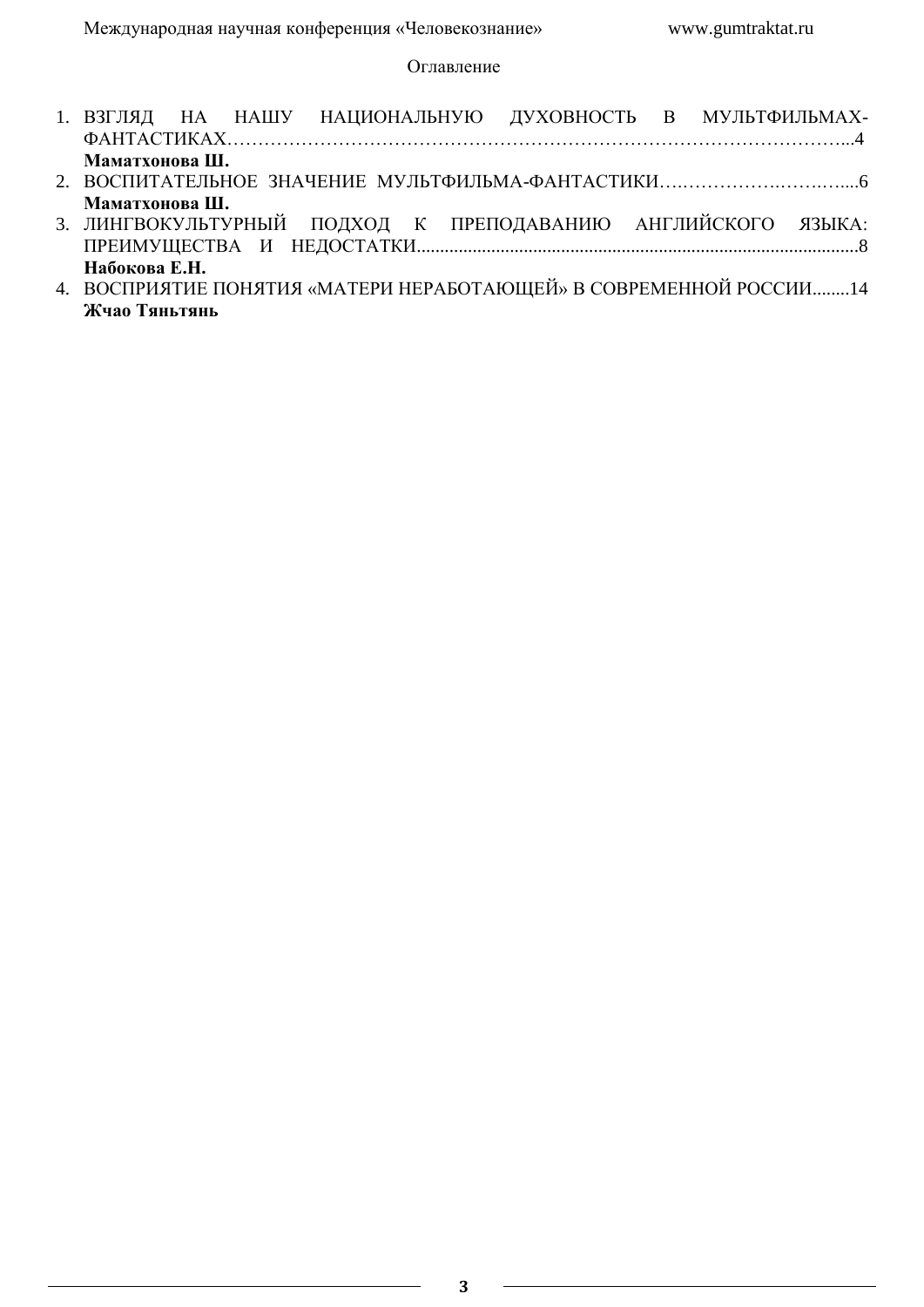Статьи LXIX Международной научной конференции «Человекознание»

#### **Маматхонова Шахризо**д

преподаватель изобразительного искусства Гулистанского государственного университета **Mamatkhonova Shakhrizod**

Teacher of fine arts of Gulistan State University

УДК 37.035.6

## **ВЗГЛЯД НА НАШУ НАЦИОНАЛЬНУЮ ДУХОВНОСТЬ В МУЛЬТФИЛЬМАХ-ФАНТАСТИКАХ**

## **THE VIEW OF OUR NATIONAL SPIRITUALITY IN ANIMATION FANTASTIC FILMS**

**Аннотация.** В статье рассказывается об узбекском мультипликационном фильме «Небесный гость», его достижениях и недостатках. Последующие подобные фильмы наметили то, на чем мы должны сосредоточиться.

**Abstract.** The article tells about the Uzbek animated film "Heavenly Guest", its achievements and shortcomings. Subsequent similar films have outlined what we should focus on.

**Ключевые слова.** Анимация, Фантастика, Природа, Эмоция, Воспитание, Человек, Художник, Психология, Развитие, Будущее.

**Keywords.** Animation, Fantastic, Nature, Emotion, Upbringing, Human, Artist, Psychology, Development, Future.

The animation fantastic film aims to depict the future in continuous sketches, to educate young people in a unique way, to give them a certain level of imagination about the future, to inspire selfconfidence in working on new ideas.

It is our constant goal to inculcate in the minds of young people the idea of uniting people with different opinions, views and goals in the path of good goals.

That's why housewives who spend most of their time watching TV and parents who love to watch our little ones can easily argue with their parents in such fantastic cartoons as "Is it easy to be good-3" and " Surprising family-1"? a series of cartoons expressing our identity have been shown on the screen to our people, who are far from ideas such as protesting, to use one's brother for deception, young people should not be ashamed to express their feelings in front of adults, men work at home, women work at home and even more horribly looking at the divorce as natural.

#### **IV. ANALYSIS AND RESULTS**

In particular, the cartoon "Heavenly Guest" (Scriptwriter: U. Kochkarov, director: M. Mahmudov, artists: D. Jalilov, S. Jumaev, Sh. Rakhmatullaev, S. Karimov, chief animator: J. Butaev) in a unique way illuminated.

This animated film is directed by the Uzbek poet A. Aripov's poem "Heavenly Guest, Five Wise Men and a Cleaning Old Woman" was created for the first time in new (3D) technology. The film praises the humanity of our people, the ability to give love, even in the presence of another world. It is interpreted in the image of our national traditions, customs, humanity, humanity, tolerance, which are deeply rooted in us.

During the cartoon, scientists try to study an unknown object falling from the sky by scientists from a scientific research center rich in highly advanced technical devices, even if they want to examine the object surgically. But the motherly Uzbek love of a simple cleaning woman also touches the heart of an alien who is completely alien to us, and she, in turn, extends a hand of friendship.

Attempts have been made to portray the heroes of the work in the image of Uzbek actors. In particular, Mahmud Ismoilov, Abduraim Abduvahobov, Toti Yusupova as a cleaner, Sobirjon Rakhimjanov, Kahramon Haydarov, Sanjar Sattorov as a young scientist, Yakut Yuldashev as a grandfather, curious children Anvar Khudoiberganov and Jamoliddin Nuriddinov were used. He also cast the above-mentioned actors for these images himself. But the effect of the images is as much as possible.

Aunt cleaning woman is a simple, kind woman. However, despite being the protagonist, not enough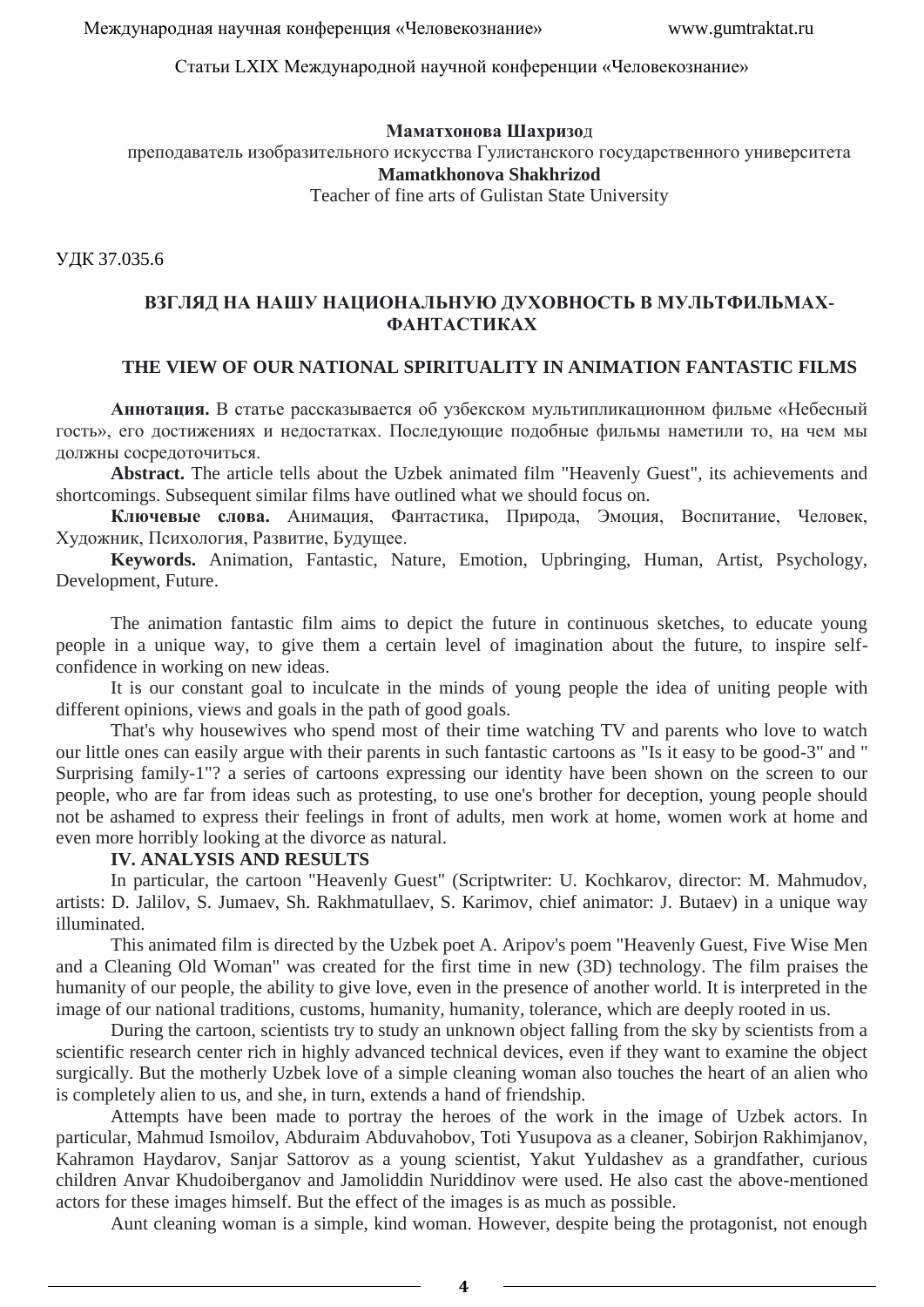attention has been paid to illuminating the image. In the cartoon, the cleaner is portrayed as an old man. But his shoulders are as wide as a man's. The old man has no wrinkles, and his eyebrows are clear black. Even though the shirt is not folded while moving, even the shirt is very narrow and the body of the old woman is so clumsy. It would be worthwhile to work a little on facial expressions and hand gestures.

Bright and clean colors were used effectively in the cartoon. Nature is shown in its natural state. The slopes of the mountains, the fields, the beauty of our country, the sincerity and hospitality of our people through an ordinary cleaner. Every living soul conveyed to children the need for mercy.

The cartoon is the first film to be shot in 3D. But we cannot say without flaws. The images are not emotionally enriched. People's feelings are mainly revealed through his eyes, such as grief, laughter, grief. But in the cartoon, these very features are completely ignored. The eyes are just closed and opened. It made no other sense. The pupils smiled out of place. He used his head, not his eyes, to look around. Although the children saw the alien ship for the first time, there was no expression of surprise on their faces. It's as if it's natural in them. Seeing the ship from the sky, they ran to it from a long distance, over fields, big and small pits, when the sun was up, but it was only through the sound given to them that they were tired and suffocated. Not a drop of sweat ran down their faces.

At this time, at a time when the Center for Scientific Research is repeatedly told that an unknown object has fallen to the ground and that it can be dangerous, our simple cleaner is busy praying, "Let it land safely." Whether he wants to show us as an uncle who doesn't understand the word, or is too simplistic. Or the people who work here are so evil that they want the luck of strangers who are completely strangers to them. If it weren't for all three ideas, our cleaner's ears would be misunderstood because they are heavier and can't hear well. If we look at the words of the cleaning lady in the lead role and what is happening around us, it means that in our country we show our hospitality to the guests through weapons. Also, do scientists work in one place with a task force? Why do they come from one place, we have all the equipment to work with it, but our husband is narrow? Or is the idea that every piece of land is being used efficiently? Children are very observant, and even the smallest details that seem simple to us can evoke in them a unique idea. Who can say that so much negligence at the beginning of the story will not negatively affect our little ones's vision of the future.

#### **References:**

- 1. Haydarova N.T. Animation films of Uzbekistan, 126 pages;
- 2. Mirzamuhamedova M. Uzbekanimation, 93 pages;
- 3. Izzat Sultan. Theory of Literary. P. 406;
- 4. Ernazarov O.E. Prospects for the development of cartoons. Science and technology. 2021. 456 pages;

5. nterview with Mavzur Mahmudov and Aziz Muhammadov, directors of the Uzbekkino National Agency's Film Fund and the Cartoon Studio.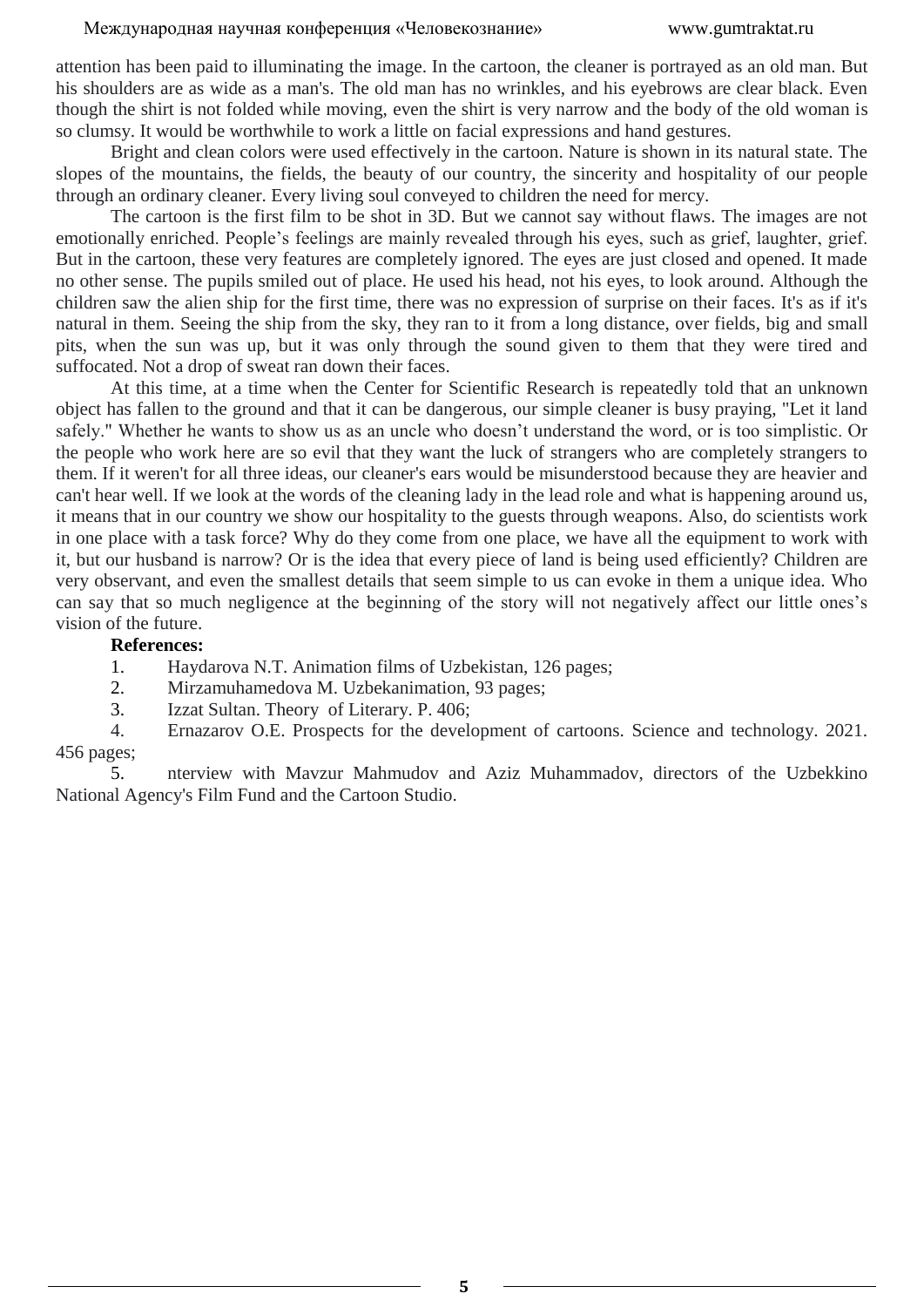#### **Маматхонова Шахризо**д

преподаватель изобразительного искусства Гулистанского государственного университета **Mamatkhonova Shakhrizod**

Teacher of fine arts of Gulistan State University

УДК 37.035.6

#### **ВОСПИТАТЕЛЬНОЕ ЗНАЧЕНИЕ МУЛЬТФИЛЬМА-ФАНТАСТИКИ**

#### **THE EDUCATIONAL SIGNIFICANCE OF AN ANIMATION FANTASTIC FILM**

**Abstract.** The article tells about the Uzbek animated film "Heavenly Guest", its achievements and shortcomings. Subsequent similar films have outlined what we should focus on.

**Аннотация.** В статье рассказывается об узбекском мультипликационном фильме «Небесный гость», его достижениях и недостатках. Последующие подобные фильмы наметили то, на чем мы должны сосредоточиться.

**Ключевые слова.** Анимация, Фантастика, Природа, Эмоция, Воспитание, Человек, Художник, Психология, Развитие, Будущее.

**Keywords.** Animation, Fantastic, Nature, Emotion, Upbringing, Human, Artist, Psychology, Development, Future.

In this research, we used of methods of scientific observation, abstract logical reasoning, statistical and systematic analysis, as well as selective observation and social survey.

Although the alien ship landed at midnight, the emergency team was notified at noon. Logically, the speed of information transmission does not match when technology is advanced. By the time the minutes were even counted for the fast group, they were unaware of anything until noon.

The task force arrived, met the children who first saw the unknown body at the scene, asked them for information they knew, and then warned them not to tell anyone else, but after making sure the spacecraft was safe, they took it away openly, without hiding or securing it. Is it just a matter of telling the kids not to tell anyone?

They brought the alien ship, opened it by special robots, unconsciously took the alien from inside, brought it into the research room without any precautions, and examined it with the help of modern equipment. It is noteworthy that the scientist, our doctors themselves are testing in ordinary work clothes. Whether they have been given a special dress or are overconfident. Because they know that it is an unknown body, but it is a carrier of some virus unknown to science, or it can be thrown and bitten. To put it mildly, our extremely intelligent scientists forgot to wear special clothes when they went to work, and our scientists, who were so simple as to believe in an alien that they saw for the first time, didn't even tie their hands? Do you want to show hospitality in the same way? If that were the case, would we be so simple as to greet guests with firearms first, even if they were completely unfamiliar?

It was time for the cleaner to clean the room before the scientists came to a stop. Scientists took advantage of this time to go out to rest in some fresh air. By entrusting our alien guest to the old woman in this way, and the old woman to God.

They did not have any illusions, even though they knew he was coming to his senses. Aunt cleaner woman entered the house without any permission, as if he were walking in his house, and asked the scholars for permission only to clean the room. He also changed his clothes when he heard about the arrival of a rare alien guest, what does he mean by that, that we have no order?

Again, this simple aunt understands the technique, manages them without anyone's permission, drinks and strokes the head of an unknown creature, it doesn't matter if she still has water, the director, the artist, the screenwriters give her imagination, the rest seems insignificant, or another expression of affection. could not find the way ...

What's even more interesting is that when our scientists touch them, they hit them with their hands, and even if they lick them and drink water, they don't do anything.

With no other choice but to reconcile with her aunt, our alien guest obeys her, walks in the direction she started, and understands her language ... What else can we conclude from this?

The reaction of our scientists who saw the cleaning lady and her aunt was even more remarkable,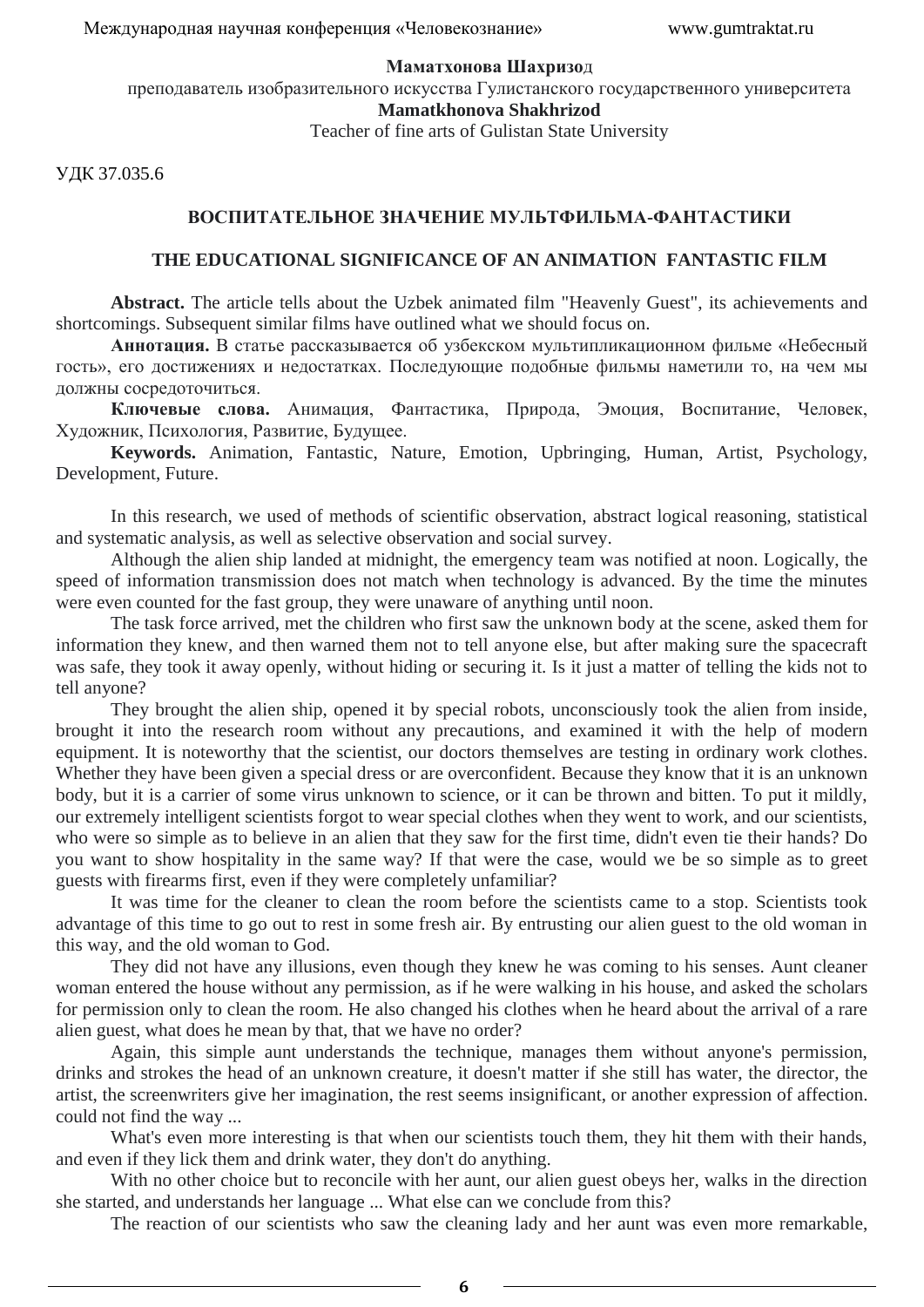while one of the scientists was right and the other believed that the cleaning lady had magic. There is probably no scientist who thinks like that.

At the end of the story, a lone grandfather and two grandchildren are eating in a beautiful spacious house, while such respectable professionals, who were originally state-owned at the beginning, are suffering from a shortage of land and working in completely different jobs. He would have understood the content of the film in general, what interesting children would have concluded if he hadn't told the story.

## **CONCLUSION/RECOMMENDATIONS**

The basis of the cartoon is chosen correctly. But the labor, time, and money that went into it did not justify itself. Modern equipment, wide fields, in a word, there is nothing wrong in the background. This carelessly made animated film is not worthy of our own children. Before showing them nationality, they need to understand what it is. After all, we are raising our own children. It is better not to show the future in such a rich way. When creating a fantastic film, it is important to pay attention not only to one aspect of it, but also to enrich the content.

## **References:**

1. Haydarova N.T. Animation films of Uzbekistan, 126 pages;

2. Mirzamuhamedova M. Uzbekanimation, 93 pages;

3. Izzat Sultan. Theory of Literary. P. 406;

4. Ernazarov O.E. Prospects for the development of cartoons. Science and technology. 2021. 456 pages;

5. Interview with Mavzur Mahmudov and Aziz Muhammadov, directors of the Uzbekkino National Agency's Film Fund and the Cartoon Studio.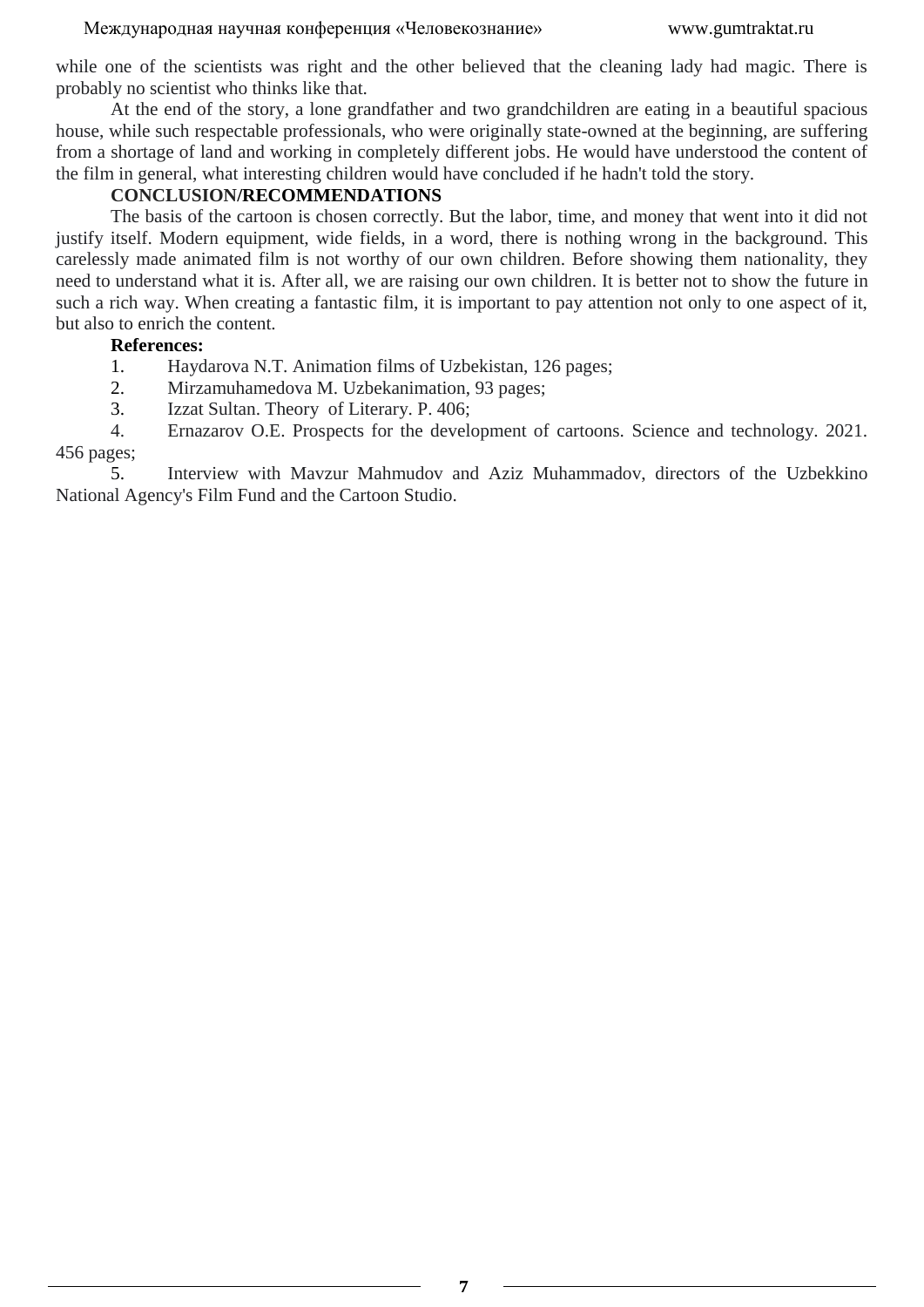#### **Набокова Елена Николаевна Nabokova Elena Nikolaevna**

Старший преподаватель Московского педагогического государственного университета, г. Москва

УДК 372

## **ЛИНГВОКУЛЬТУРНЫЙ ПОДХОД К ПРЕПОДАВАНИЮ АНГЛИЙСКОГО ЯЗЫКА: ПРЕИМУЩЕСТВА И НЕДОСТАТКИ**

## **LINGUOCULTURAL APPROACH TO TEACHING ENGLISH: ADVANTAGES AND DISADVANTAGES**

**Аннотация:** главным инструментом в освоении коммуникативных норм определённой культуры является язык. При этом кумулятивная функция языка выступает в роли конгломерата внеязыкового коллективного опыта. Соответственно, накапливаемые десятилетиями культурные ценности определённого народа отражаются в системе знаний о его языке. Лингвокультурные компетенции, осваиваемые в процессе изучения иностранного языка, помогают получать обучающемуся фоновые знания об иноязычной культуре и, как следствие, выстраивать конструктивное общение с инофонами, то есть, эффективизировать коммуникационный процесс с представителями других культур.

Лингвокультурный подход в преподавании ориентирован не только на обучение английскому языку, но и на формирование кросс-культурной осведомленности. В конечном счёте, становление лингвокультурных компетенций позволяет обучающемуся грамотно интерпретировать культурные коннотации и речевые интенции англичан. Однако данная концепция имеет как положительные, так и негативные корреляты. Среди положительных аспектов дифференцируются: формирование лингвосоциоэкономической компетенции, освоение современных релевантных языковых знаний, развитие психолингвистических представлений и т.д. Среди недостатков следует назвать: мышление стереотипами, утрату языковых маркеров национально-культурного сознания, неспособность современного английского языка отображать ментальность британцев, а также геополитическая ситуация 2022 года в мире.

**Abstract**: the main tool in mastering the communicative norms of a certain culture is language. At the same time, the cumulative function of language acts as a conglomerate of extra-linguistic collective experience. Accordingly, the cultural values of a certain people accumulated over decades are reflected in the system of knowledge about their language. Linguistic and cultural competencies acquired in the process of learning a foreign language help the student to gain background knowledge about foreign language culture and, as a result, to build constructive communication with foreign speakers, that is, to maximize the communication process with representatives of other cultures.

The linguacultural approach in teaching is focused not only on teaching English, but also on the formation of cross-cultural awareness. Ultimately, the formation of linguistic and cultural competencies allows the student to correctly interpret the cultural connotations and speech intentions of the English. However, this concept has both positive and negative correlates. Among the positive aspects are differentiated: the formation of linguistic socio-economic competence, the development of modern relevant language knowledge, the development of psycholinguistic ideas, etc. Among the shortcomings should be mentioned: thinking with stereotypes, the loss of linguistic markers of national and cultural consciousness, the inability of the modern English language to reflect the mentality of the British, as well as the geopolitical situation in the world in 2022.

**Ключевые слова**: лингвокультурный, преподавание, обучение, английский язык, коммуникативное поведение, стереотипное мышление, кросс-культурная осведомленность, кумулятивная функция языка.

**Keywords**: linguocultural, teaching, learning, English, communicative behavior, stereotypical thinking, cross-cultural awareness, cumulative function of language.

В современной действительности при выборе потенциальных кандидатов для работы в англоязычные компании важное значение придаётся не только грамотной коммуникации на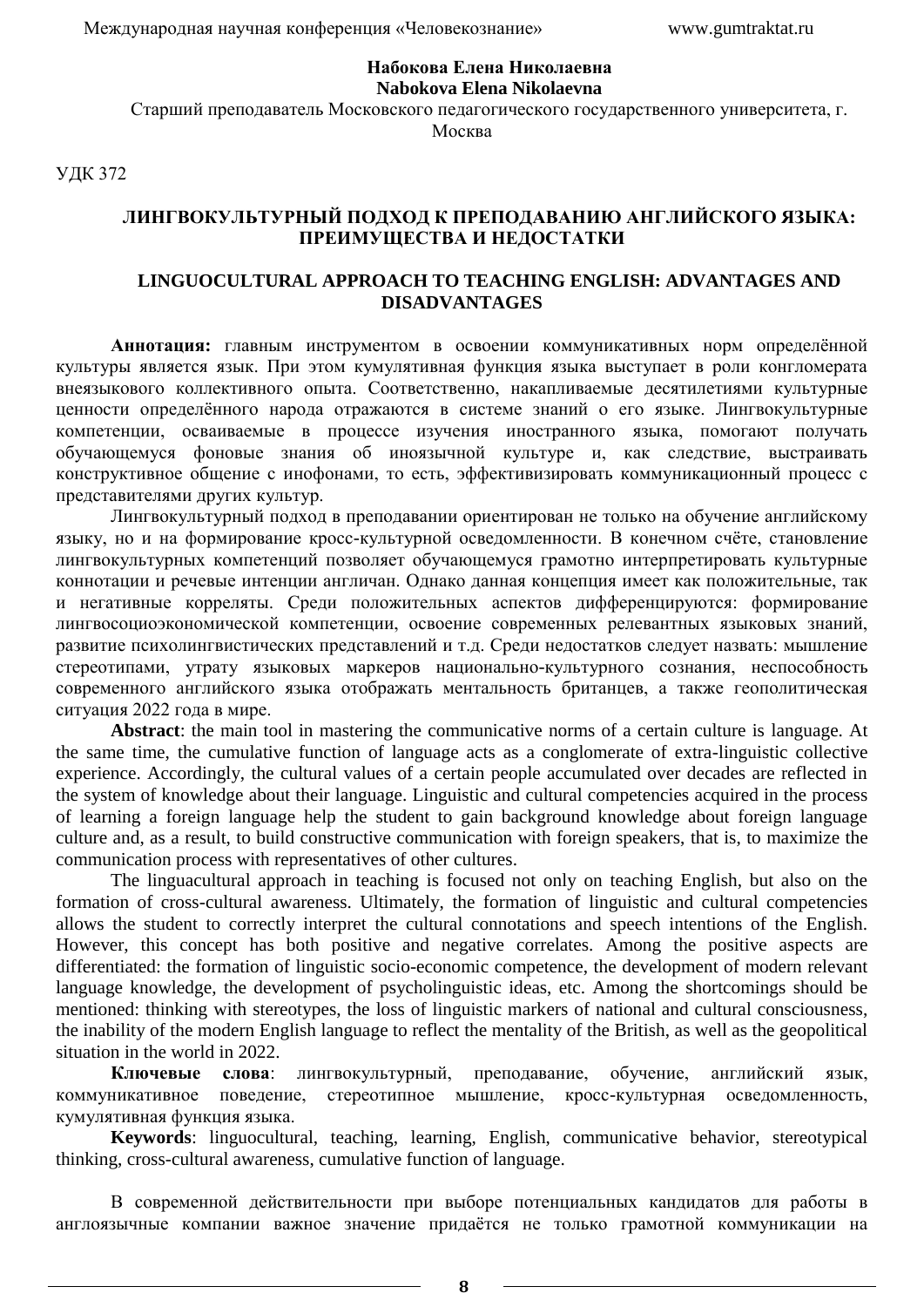иностранном языке (без грамматических и стилистических или фонематических ошибок), а также адекватному межкультурному общению, которое является базовым компонентом лингвокультурного подхода в обучении. Знания о культуре «страны перевода» позволяют минимизировать конфликтные ситуации, почвой для которых является межкультурное непонимание.

Согласно выводам А.С. Ягубовой и М.В. Муриева (2019), одной из главных целей на современном этапе налаживания международных отношений, в том числе, этапе социокультурных трансформаций XXI века, исходя из исследований учёных (Н.Д. Гальскова, В.Г. Костомаров, Е.И. Пассов, Ю.Е. Прохоров, Е.Н. Соловова, В.В. Краснова, И.И. Халеева, Э.Г. Азимов, А.Н. Щукин др.), стало формирование иноязычной коммуникативной компетенции, включающей лингвистический, социокультурный, социолингвистический, психологический, социальный и другие компоненты [\[14\]](#page-12-0), которые актуально развивать посредством лингвокультурного подхода в обучении иностранному языку.

Знания обучающихся не будут полными и глубокими, если весь процесс изучения лингвистических основ не будет идти параллельно и в сочетании со знанием культуры страны изучаемого языка [\[14\]](#page-12-0). В то время как под давлением многих учителей обучающиеся часто тратят основную часть времени на механическое запоминание иностранных слов и грамматики, не задумываясь о культурном значении некоторых слов или иностранных культур, лингвокультурный подход помогает минимизировать культурный шок и избегать конфликтных ситуаций, спровоцированных неправильным использованием адресантом привычных для адресата знаков и символов социального взаимодействия. Развитие межкультурного понимания должно стать неотъемлемой частью обучения иностранным языкам.

Лингвокультурный подход к преподаванию, согласно исследованиям М.В. Межиевой (2001), «основанный на соизучении иностранного языка и ментальности народа на нём говорящего, является одним из перспективных культуроведческих подходов» [\[6,](#page-11-0) с. 9].

Исследуемый подход помогает обучающимся (потенциальным сотрудникам различных структур) в последующем преодолевать барьер искаженных стереотипов, ознакомиться с культурными нормами и традициями общества, выстраивать толерантные взаимоотношения и пр., что способствует конструктивной межкультурной коммуникации.

Обучение навыкам речевой коммуникации на английском языке с помощью лингвокультурных сценариев помогает студентам создавать прочную основу для владения языком и межкультурной коммуникативной компетенцией [\[1,](#page-11-1) с. 22].

Интеграция лингвокультурного подхода в процесс обучения английскому языку, развитие межкультурной осведомленности и формирование межкультурной коммуникативной компетенции обучающихся являются ключевым фактором, ведущим к успешной межкультурной коммуникации в будущем [\[13,](#page-12-1) р. 162; [9,](#page-11-2) с. 194], - подчёркивают K.Q. Xu (2016) и А.С. Рысбаева, З. Баданбекқызы (2019).

При обучении английскому языку следует опираться на базовые лингвокультурные единицы. Как подчеркивают И.В. Носкова и С.В. Шустова (2018), «под базовыми лингвокультурными единицами понимаются основные компоненты системы языка, отражающие национальнокультурную специфику страны, в том числе, образовательный, политический, социальный и экономический аспекты жизни нации» [\[7,](#page-11-3) с. 38]. Считается, что английский язык способствует развитию экономического сектора [\[4;](#page-11-4) [12\]](#page-12-2).

Среди **преимуществ** лингвокультурного подхода при преподавании английского языка следует назвать следующие:

1. Формирование **лингвосоциоэкономической компетенции**, которая позволяет адекватно использовать лингвокультурологический код с учётом языковых, речевых, неречевых и социокультурных особенностей межкультурной коммуникации [\[5,](#page-11-5) с. 3].

2. **Освоение современных релевантных языковых знаний**. Лингвокультурный подход ориентирован на развитие у обучающихся актуальных для современной действительности (потенциальных сотрудников и практикующих работников языковой и неязыковой направленностей) знаний об английском языке, формируемых с учетом «культурных особенностей региональной экономики» [\[5,](#page-11-5) с. 3], социально-значимых культурных факторов, а также образовательного, политического, социального, правового и других аспектов жизни англоговорящего народа, в том числе, социально-психологических основ жизнедеятельности носителей английского языка.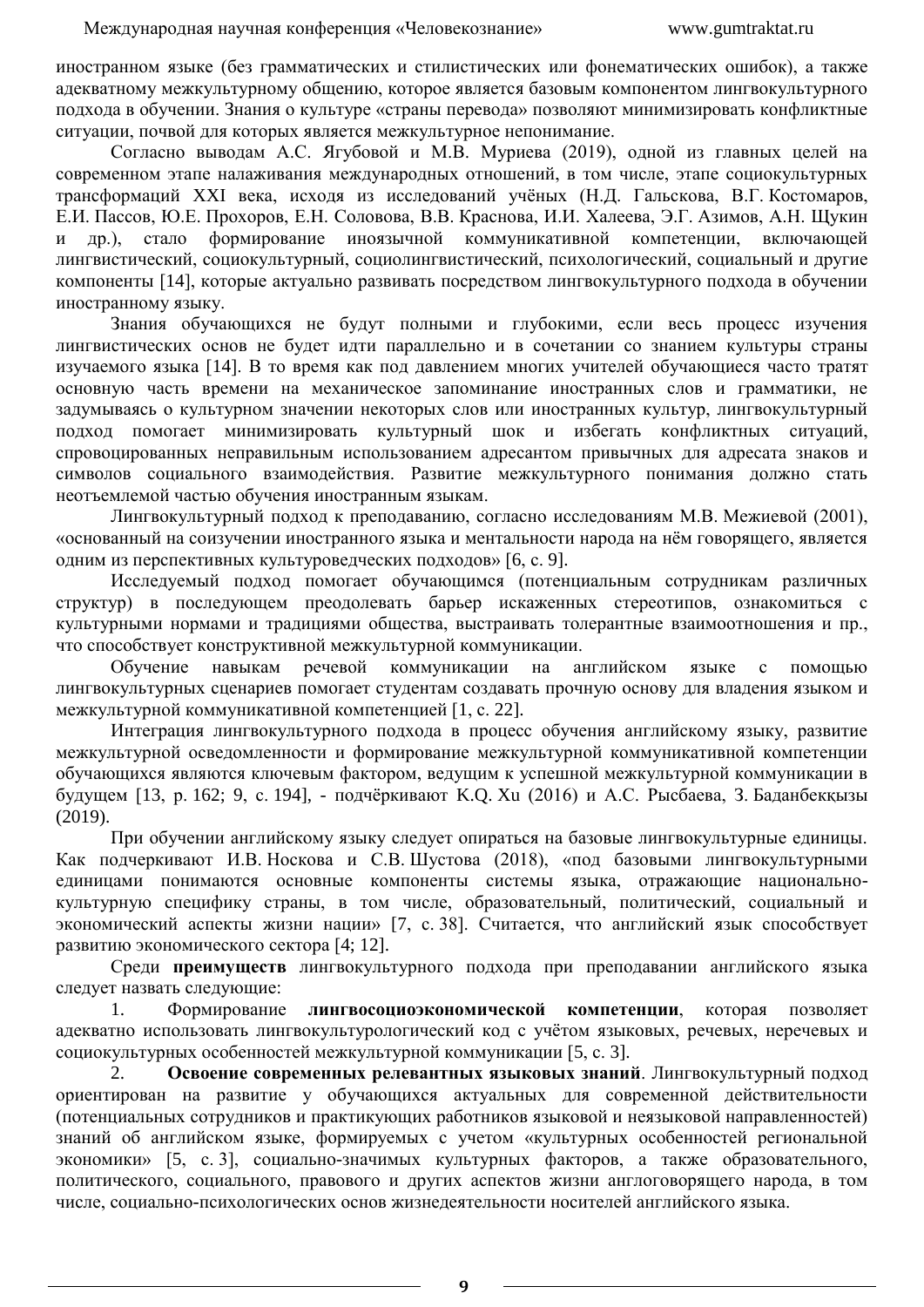3. **Кумулятивная функция языка** заключается в накоплении опыта того или иного народа в течение нескольких поколений, что является основой лингвокультурологии в принципе. В частности, при изучении английского языка, такими кумулятивными единицами являются английские загадки, поговорки, пословицы, скороговорки, афоризмы, идиомы и другие фразеологические обороты и фольклорные единицы, в том числе, анекдоты, сказки, басни, песни и т.д., а также фильмы, мультфильмы и СМИ (средства массовой информации). В процессе чтения, анализа и разбора данных текстов / аудио- / видеоматериалов обучающиеся изучают английский язык, запоминают наиболее часто употребительные грамматические конструкции, пополняют лексический запас и параллельно знакомятся с этнокультурными особенностями англичан, их традиционными ценностями и британской культурой в целом.

4. **Формирование кросс-культурной осведомленности** помогает избежать недоразумений в общении с носителями английского языка, вплоть до минимизации прецедентов культурного шока. Кросс-культурная адаптация включает в себя процесс внутренних изменений в человеке, целью которых является возможность функционировать в незнакомой культуре. Процесс адаптивных изменений включает в себя декультурацию некоторых оригинальных культурных привычек и аккультурацию новых. Оба процесса происходят через коммуникативные взаимодействия между индивидом и принимающей средой. Между тем, длительный и обширный опыт кросс-культурной адаптации может привести к ассимиляции индивида в основную культуру принимающего общества [\[12\]](#page-12-2).

5. Развитие **психолингвистических представлений** о языке инофонов сквозь призму функционирования этнокультурного сознания. Как подчеркивает в своих исследованиях И.В. Кожанов (2020), культурная социализация является синтезом социализации этнической и культурной [\[3,](#page-11-6) с. 62]. Лингвокультурный подход позволяет сформировать у обучающихся набор знаний и представлений о носителях английского языка, «благодаря которым можно прогнозировать схему потенциальных действий» [\[2,](#page-11-7) с. 163] данных адресантов. При этом представления обучающихся должны базироваться на знаниях о социокультурном опыте англичан – их духовнонравственных ценностях, что сформирует у первых психолингвистическое понимание речевой англоязычной деятельности.

6. Во избежание культурной гетерогенности, формируемые в процессе обучения лингвокультурные компетенции позволяют в последующем обучающимся грамотно **интерпретировать культурные коннотации** и **речевые интенции** англичан.

Также лингвокультурный подход в преподавании английского языка: включает в себя формирование интегрированного и инклюзивного мировоззрений; способствует более открытым и гибким способам мышления и общения; ориентирован на развитие способности принять «третье пространство», в котором можно воспринимать и понимать свою собственную и другие культуры; помогает стать более автономными и независимыми коммуникантами; учит принимать новую самоидентификацию как результат общения на другом языке и жизни в другой культуре [\[12\]](#page-12-2).

Среди **недостатков** лингвокультурного подхода в преподавании английского языка следует дифференцировать:

1. **Мышление стереотипами**. Данный феномен подразумевает под собой обобщенное представление о ценностях, которые, по мнению адресанта, выступают в роли индикаторов глубинных характеристик культуры, и исходя из которых коммуникант выстраивает свою линию поведения. Сформированный в сознании адресанта типаж может быть искаженным (неверным) из-за недостаточности знаний и набора ассоциаций. С одной стороны, базовым концептом лингвокультурного типажа в языковом сознании является стереотипизация, с другой стороны, «в отличие от стереотипа, лингвокультурный типаж привязан к реально существующей личности или функциональной личности как концепту» [\[2,](#page-11-7) с. 160].

Словари всех языков мира насыщенны различными клишированными фразами, начиная от индивидуальных привычных бытовых выражений и тривиальных лингвистических клише коммуниканта, оканчивая спектром общекультурных и локальных норм речи, включая различные тексты, начиная от крылатых слов и словосочетаний, оканчивая фольклорными, литературными и специальными текстами. Данные единицы высказывания составляют достаточно большой пласт в языковой жизни современного лингвокультурного общества [\[11\]](#page-12-3). Так как определенная часть стереотипов включена практически в любой речевой акт, возникают некоторые трудности при изучении иностранного языка.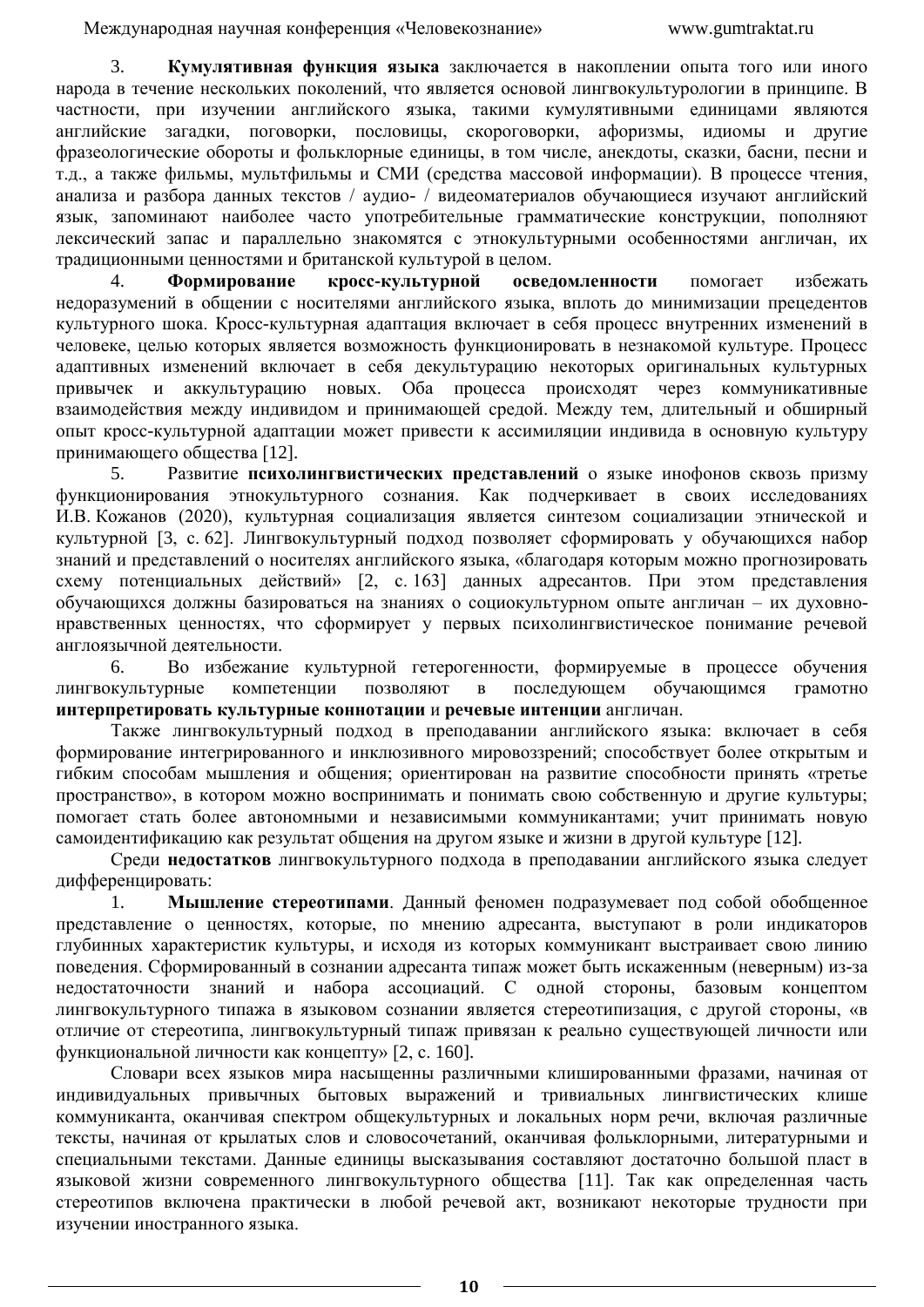2. **Утрата языковых маркеров национально-культурного сознания**. Английский язык считается самым распространённым в мире по количеству государств, которые он охватывает: в шести странах он является официальным языком (Англия, Индия, Филиппины, Ирландия, Новая Зеландия и Канада), и еще в ста государствах его изучают на среднем и профессиональном уровнях. Как следствие, «английский язык продолжает менять языковое поведение людей по всему земному шару» [\[5,](#page-11-5) с. 3], подчёркивают М.Ю. Крапивина и Н.В. Стренева (2017).

А именно, английский стал глобальным языком: более 380 миллионов человек говорят на нем как на родном языке, а более 200 миллионов человек используют его в качестве второго языка [\[10,](#page-11-8) с. 1].

В то же время, огромное количество людей, владеющих английским языком, а также глобализация и всеобщая информатизация, вносят свои коррективы в систему языка и его лингвокультурную основу. При этом последствия глобализации влияют на общество по-разному: потеря культурной идентичности (самобытности) является одним из них.

3. Английский язык **не способен отображать ментальность только британцев**, что противоречит лингвокультурному подходу к преподаванию иностранного языка. В данной ситуации, включенность в английский язык национально-культурных знаний великобританцев сегодня минимизируется вследствие обозначенных глобализационных процессов, что в определённой деформирует «денотативно-коннотативную структуру языкового знака, а также структуру языка и его единиц, которые представлены в виде пропозиций и фоновых знаний, принадлежащих этонолингвокультуному сознанию языковой личности» [\[8,](#page-11-9) с. 91 – 92].

4. **Геополитическая обстановка 2022 года** – в настоящий момент основными торговоэкономическими партнёрами России являются Китай (китайский язык является лидирующим в мире по количеству человек, которые разговаривают на нём – свыше 1,3 млн), Индия, Турция, Аргентина, Бразилия, Вьетнам и т.д., что умаляет значение английского языка и диверсифицирует требования современных российских работодателей.

В то же время, именно Китай и Индия являются самыми многочисленными по количеству людей, владеющих английским языком: «прирост числа лиц, в той или иной степени владеющих английским, достиг исторического максимума в 2 миллиарда, причем в основном за счет населения Индии и Китая» [\[4,](#page-11-4) с. 140], которые составляют конкуренцию США в технологическом и экономическом планах, при этом используют английский язык в качестве основного инструмента Интернет-коммуникации [Там же]. Соответственно, владение английским языком позволяет понять основные навыки, необходимые в современной жизни; например, владение компьютером и вождение автомобиля. С развитием технологий английский язык по-прежнему остается доминирующим языком общения для многих людей, – подчёркивает М.С. Косырева (2017).

Формирование лингвокультурных компетенций целесообразно осуществлять в процессе преподавания иностранного языка. Таким образом будут освоены два взаимокоррелируемых предмета, которые в конгломерате станут способствовать налаживанию конструктивной коммуникации с носителями английского языка. Интегрирование в процесс обучения основ лингвокультурологических компетенций посредством создания модели лингвокультурных сценариев является более эффективным и практичным способом освоения иностранного языка, чем с помощью изолированного обучения в классе [\[1,](#page-11-1) с. 22; [13,](#page-12-1) р. 162].

Таким образом, овладение английским языком дает обучающимся хорошую возможность понять современное общество, а именно, как подчеркивает Y.Y. Kim (2012), данный иностранный язык представляет из себя лингвистическую форму мирового культурного «капитала» [\[12,](#page-12-2) р. 163]. Лингвистический подход в преподавании, в свою очередь, ориентирован на то, чтобы оказывать содействие обучающимся в приобретении не только знаний о языковых формах, но и коммуникативной и межкультурной компетенций при изучении английского языка.

**Выводы**: лингвокультурный подход в преподавании облегчает запоминание обучающимися английского языка, мотивирует их к познавательной активности (благодаря своему богатому потенциалу и разнообразию материала), а также имеет множество психолингвистических коррелятов.

Среди преимуществ лингвокультурного подхода при преподавании английского языка следует выделить:

- (1) формирование лингвосоциоэкономической компетенции;
- (2) освоение современных релевантных языковых знаний, актуальных для англоязычной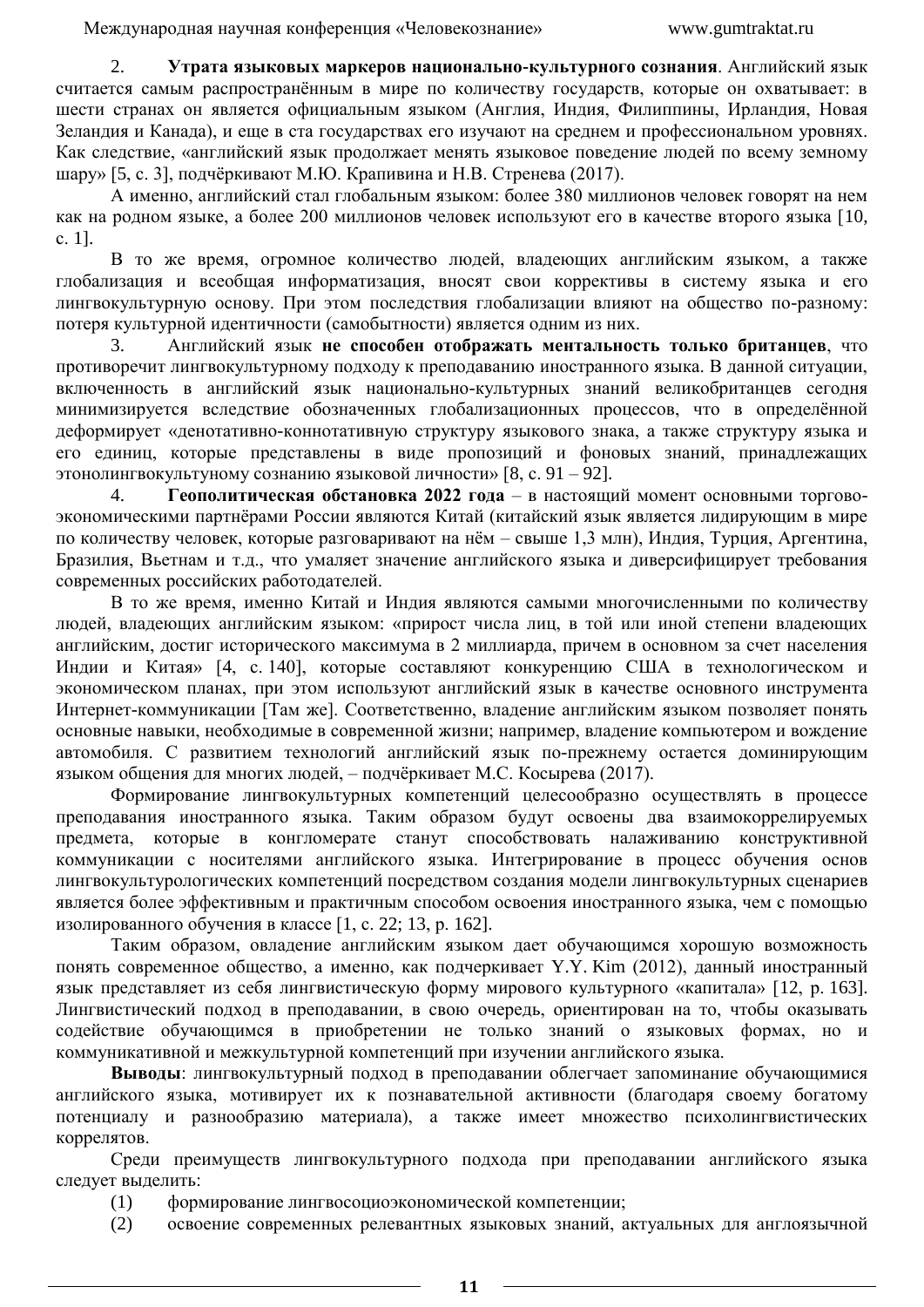современной действительности;

- (3) использование потенциала кумулятивной функции языка;
- (4) формирование кросс-культурной осведомленности;

(5) развитие психолингвистических представлений о языке и носителях английского языка;

(6) лингвокультурный подход способствует грамотной интерпретации обучающимися культурных коннотаций и речевых интенций англичан и т.д.

Среди недостатков лингвокультурного подхода, используемого в преподавании английского языка, следует дифференцировать такие, как:

- (1) мышление многих обучающихся стереотипами;
- (2) утрата языковых маркеров национально-культурного сознания;
- (3) неспособность отображать исконную ментальность британцев;
- (4) геополитическая обстановка 2022 года.

Обучение английскому языку является основной областью для повышения осведомленности обучающихся об определённых культурных коннотациях англичан и наоборот, т.е. лингвокультурология и иностранный язык взаимообусловлены и взаимокоррелятивны, именно по этой причине они имеют междисциплинарный аспект и должны преподаваться как симбиотический учебный материал.

## **Библиографический список:**

<span id="page-11-1"></span>1. Глухов, Г.В. Формирование навыков речевого общения на иностранном языке с помощью лингвокультурных сценариев / Г.В. Глухов, О.В. Белякова, Е.В. Черкасова // Актуальные проблемы лингвистики, переводоведения и педагогики [Текст]: научно-практический журнал / учредитель: ФБГОУ ВПО «Самарский государственный экономический университет». – Самара: Самарский государственный экономический университет. – 2019. – № 1 (6). – С. 22 – 26.

<span id="page-11-7"></span>2. Грязнова, А.Т. Базовые понятия лингвокультурологии: учебно-методическое пособие / А.Т. Грязнова; Министерство просвещения РФ, ФГБО УВО «Московский педагогический государственный университет». – Москва: МПГУ, 2020. – 234 с.

<span id="page-11-6"></span>3. Кожанов, И.В. Формирование гражданской идентичности личности в процессе этнокультурной социализации в системе непрерывного образования: монография / И.В. Кожанов; Министерство просвещения Российской Федерации, Федеральное государственное бюджетное образовательное учреждение высшего образования «Чувашский государственный педагогический университет им. И.Я. Яковлева». – Чебоксары: Чувашский государственный педагогический университет им. И.Я. Яковлева, 2020. – 238 с.

<span id="page-11-4"></span>4. Косырева, М.С. Глобализация английского языка: причины и последствия / М.С. Косырева // Филологические науки. Вопросы теории и практики. – 2017. – №7-3 (73). – С. 138 – 140.

<span id="page-11-5"></span>5. Крапивина, М.Ю. Лингвокультурные особенности обучения английскому языку для специальных целей // М.Ю. Крапивина, Н.В. Стренева // Вестник ОГУ. – 2017. – №2 (202). – С. 3 – 7.

<span id="page-11-0"></span>6. Межиева, М.В. Психологические особенности учителя, реализующего лингвокультурный подход к обучению иностранному языку: диссертация ... кандидата психологических наук: 19.00.07. – Ярославль, 2001. – 190 с.

<span id="page-11-3"></span>7. Носкова, И.В. Природно-ландшафтный код английской культуры в лингводидактическом аспекте (на материале паремий и фразеологизмов): монография / И.В. Носкова, С.В. Шустова; Автономная некоммерческая организация дополнительного профессионального образования «Пермский институт экономики и финансов». – Пермь: Пермский институт экономики и финансов, 2018. – 126 с.

<span id="page-11-9"></span>8. Привалова, И.В. К определению понятия «языковые маркерынационально-культурного сознания» / И.В. Привалова // Язык, сознание, коммуникация: Сб. статей / Отв. ред. В.В. Красных, А.И. Изотов. – М.: МАКС Пресс, 2004. – Вып. 26. – 168 с.

<span id="page-11-2"></span>9. Рысбаева, А.С. Обучение стратегии развития межкультурной осведомленности учащихся в средней школе / А.С. Рысбаева, З. Баданбекқызы // Проблемы современного педагогического образования. – 2019. – №62-3. – С. 193 – 197.

<span id="page-11-8"></span>10. Alfarhan, I. (2016) English as a Global Language and the Effects on Culture and Identity. American Research Journal of English and Literature (ARJEL). – Vol. 2016. – Рр. 1 – 6. [http://dx.doi.org/10.21694/2378-9026.16010.](http://dx.doi.org/10.21694/2378-9026.16010)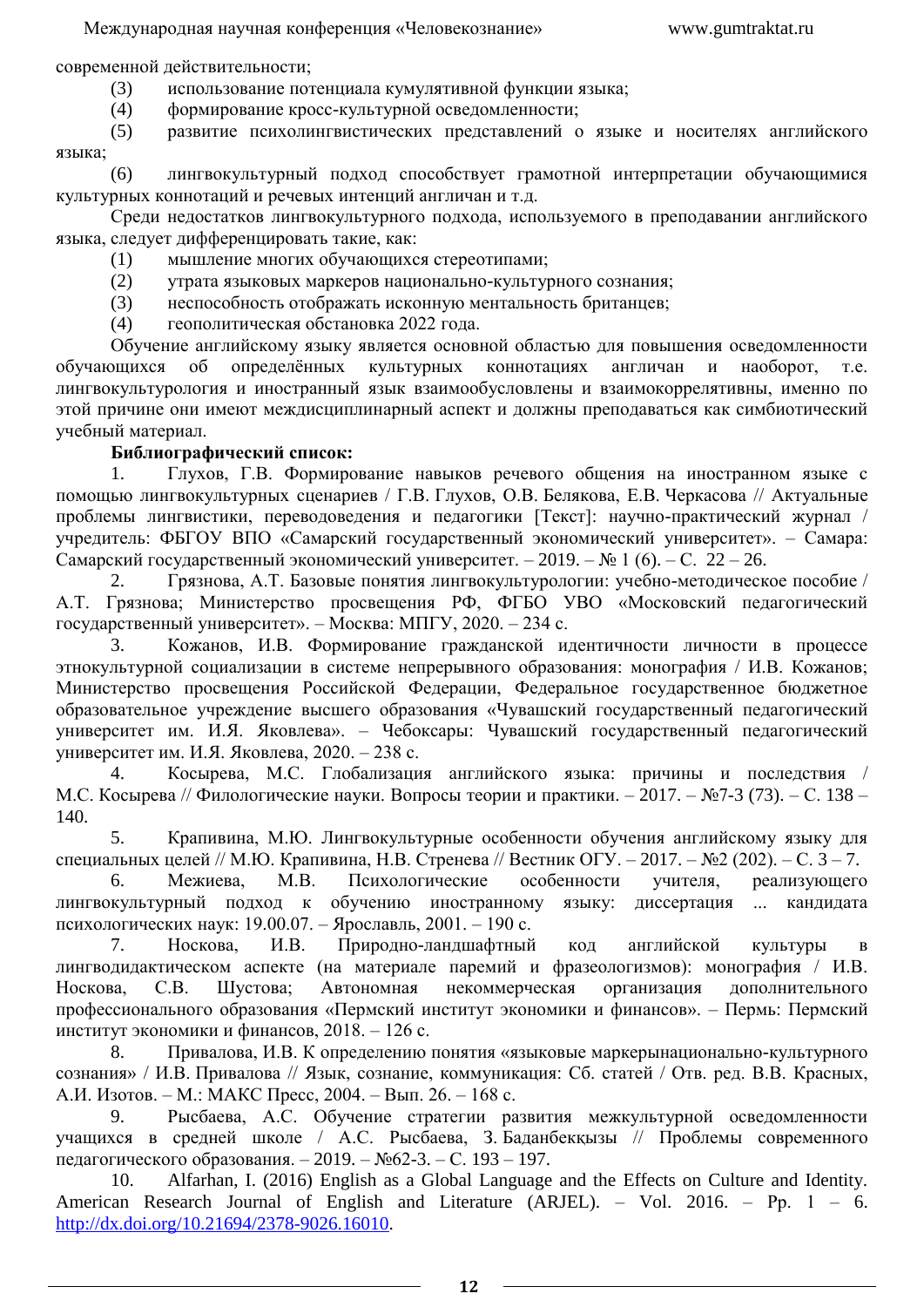<span id="page-12-3"></span>11. Generozova O.N., Bekalayeva A.O., Tleugabylova Z.A., Orazaeva G.A. (2015) Language and communication stereotypes: interjections in english and Russian. Almaty: KazNU BULLETIN. – Vol. 157. №5.

<span id="page-12-2"></span>12. Kim, Y.Y. (2012) Cross-Cultural Adaptation. [http://dx.doi.org/10.1016/B978-0-12-375000-](http://dx.doi.org/10.1016/B978-0-12-375000-6.00115-4) [6.00115-4.](http://dx.doi.org/10.1016/B978-0-12-375000-6.00115-4)

<span id="page-12-1"></span>13. Xu, K.Q. (2016) The Strategies of Fostering Students' Cross-Cultural Awareness in Secondary School English Teaching. Open Journal of SocialSciences, 4, 161-170. [http://dx.doi.org/10.4236/jss.2016.46018.](http://dx.doi.org/10.4236/jss.2016.46018)

<span id="page-12-0"></span>14. Yagubova, A., & Muriev, M. (2019). Linguocultural Approach as Modern Experience in Learning Foreign Languages. In & D. K. Bataev (Ed.), Social and Cultural Transformations in the Context of Modern Globalism, vol 58. European Proceedings of Social and Behavioural Sciences (pp. 1841-1849). Future Academy. [https://doi.org/10.15405/epsbs.2019.03.02.214.](https://doi.org/10.15405/epsbs.2019.03.02.214)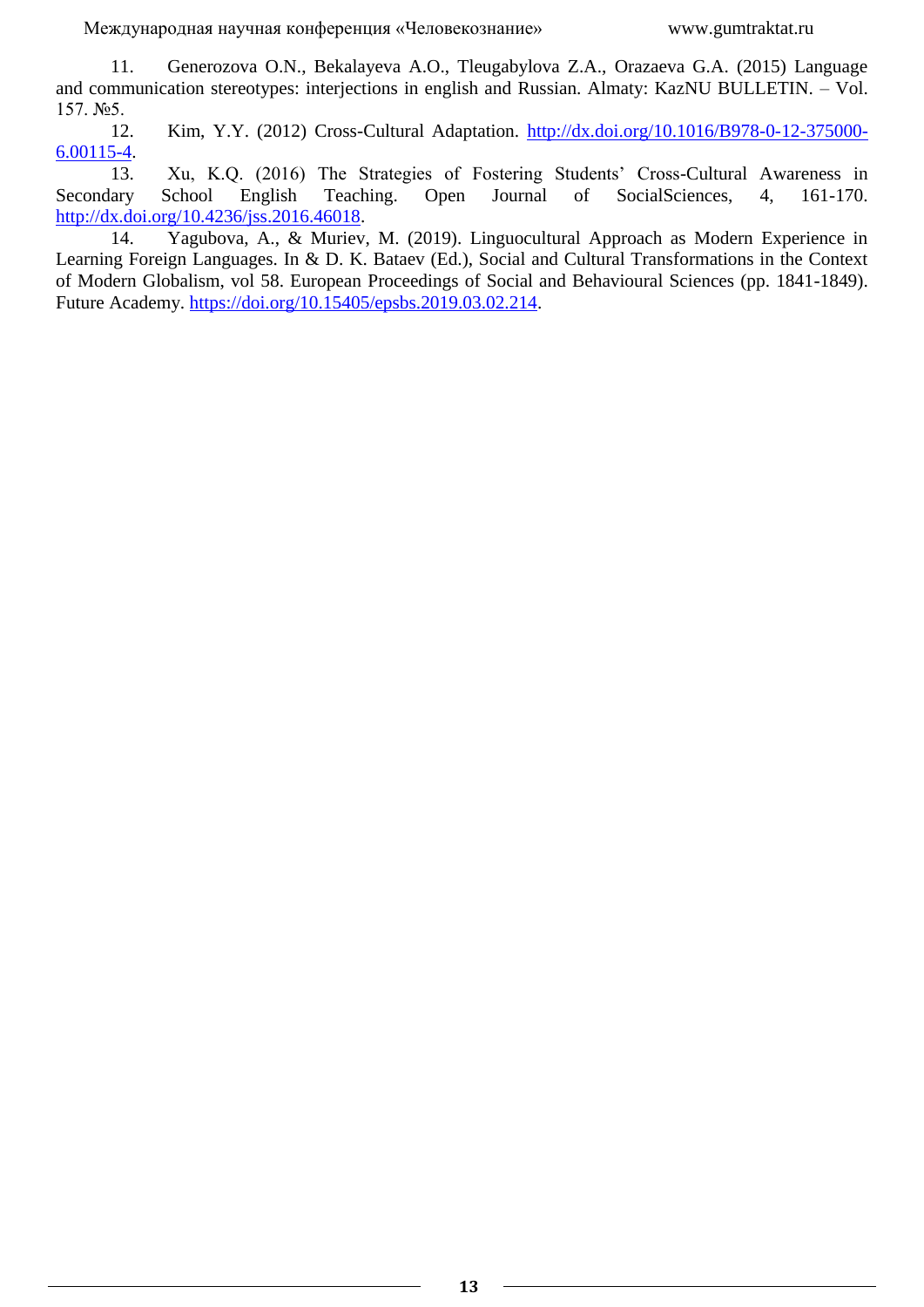### **Жчао Тяньтянь Zhao Tiantian**

старший преподаватель факультета марксизма Политехнического университета Цилу, г.Цзинань, Китай. E-maiL:zhaotiantian@mail.ru

УДК 316.36

## **ВОСПРИЯТИЕ ПОНЯТИЯ «МАТЕРИ НЕРАБОТАЮЩЕЙ» В СОВРЕМЕННОЙ РОССИИ**

## **PERCEPTION OF THE CONCEPT OF "UNEMPLOYED MOTHER" IN MODERN RUSSIA**

**Аннотация:** В материале используются понятия «неработающая» и «работающая мать» как предмет изучения. При рассмотрении восприятия понятия «неработающая мать» в современной России, было изучено мнение психологов, мужчин и самих женщин. Так что же выбрать? Работу или семью? Такая дилемма стоит перед матерью и женой. Конечно, на этот выбор влияют и внешние факторы, такие как: финансовый достаток и культурные условия семьи, мнение мужа и приоритеты самой женщины.

Также в статье раскрываются проблемы занятости женщин с детьми дошкольного возраста в современной России. В статье рассматриваются общественные мнения по поводу неработающих матерей, которые были собраны при применении методологии социологического исследования. Туда входят: статистические исследования, метод массового опроса, наблюдение, изучение литературы при помощи контент-анализа. С использованием данных методик выполнен анализ по данной теме.

**Abstract:** The material uses the concepts of "unemployed" and "employed mother" as a subject of the study. When considering the perception of the concept of "non-working mother" in modern Russia, the opinion of psychologists, men and women themselves has been studied. What should one choose? A job or a family? This is a dilemma for a mother and a wife. Of course, this choice is also influenced by external factors, such as: financial wealth and cultural conditions of the family, the opinion of the husband and the priorities of the woman herself.

The article also reveals the problems of the employment of women with preschool children in modern Russia. The article considers public opinions about unemployed mothers which have collected when applying the methodology of the sociological research. It includes: statistical research, mass survey method, observation, literature study using content analysis. The analysis on the topic has been performed using these methods.

**Ключевые слова:** безработица, неравенство, неработающая мать, дети, современная Россия, социологический опрос, статистика.

**Keywords:** unemployment, inequality, an unemployed mother, children, modern Russia, sociological survey, statistics.

В современной России вопрос о феномене работающей и неработающей матери до сих пор стоит открытым. Есть очень много различных мнений и работ по изучению данного вопроса. Поэтому тему данной статьи «Восприятие понятия «матери неработающей» в современной России» можно считаю актуальной в настоящее время.

В странах Европы, в США и во многих других такой вопрос — нужно ли работать маме после декрета — тоже не стоит. Если благосостояние семьи позволяет, то, как правило, мама целиком посвящает себя ребенку до момента его поступления в школу, а при желании и до окончания им учебного заведения. Правда, тут нужно учесть, что, например, в американских семьях редко бывает меньше трех детей, так что дел у мамы хватает.

Если же заработка отца недостаточно или мать твердо решила сделать успешную карьеру, она выходит на работу через 2-3 месяца после рождения малыша. А ребенок? Для таких маленьких детей существует огромное количество яслей самых разных ценовых категорий, где грудничок получает хороший уход и медицинское наблюдение.

В современной России ситуация с работающими и неработающими матерями иная. Возможность целиком посвятить себя мужу и детям есть не у всякой женщины. Бюджет многих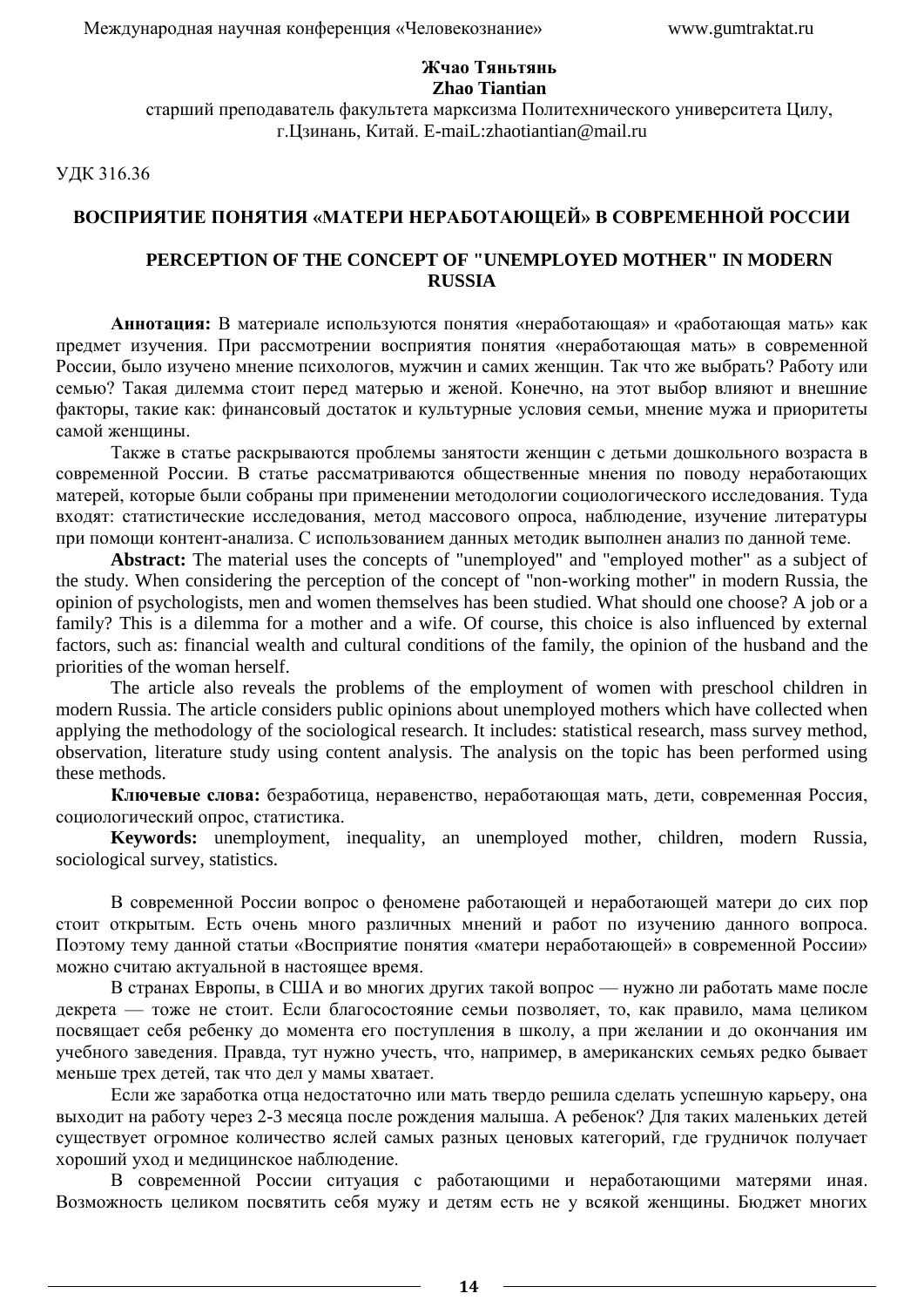семей таков, что зарплаты мужа не хватает, и жена тоже должна работать. Но во многих семьях женщина сама решает, выходить ли ей на работу после окончания декретного отпуска или нет.

Так что же выбрать: работу или семью?

Плюсы в жизни неработающей матери очевидны. В этой ситуации только два минуса: меньше денег и снижение профессиональной квалификации, а значит, меньше возможности сделать карьеру.

#### **Мама-домохозяйка и дети**

Учёные считают, что хоть неработающие жены и находят свои домашние обязанности скучными и изолирующими их от общества, это не заставляет их страдать от психологического дискомфорта, поскольку роль домохозяйки оставляет достаточно времени для увлечений и общественной жизни в различных клубах и организациях.

Российская статистика говорит, что в среднем работающие родители общаются со своим ребенком всего 18 минут в день.

Дети всегда очень болезненно воспринимают отсутствие матери и недостаток внимания с её стороны, а становясь подростками, обвиняют её в том, что ей наплевать на них. И самое главное, что это не зависит от материального положения или социального статуса семьи [1].

Как доказано, в семьях, в которых мама является домохозяйкой, практически не бывает проблем с детьми подросткового возраста. Дети в таких семьях вырастают уверенные в себе, добиваются больших успехов в жизни.

Проводимые в последние годы исследования отечественными психологами работающих и неработающих женщин показали:

Что для домохозяек характерен высокий уровень тревожности, а для работающих – средний;

домохозяйки меньше, чем работающие женщины удовлетворены процессом жизни, ее эмоциональной насыщенностью;

домохозяйки меньше удовлетворены результатом жизни, самореализацией; у них повышена внутренняя конфликтность, связанная с недостатком самоуважения, недооценкой своих возможностей, компетентности, знаний, способностей;

Складывается картина, что у домохозяек, все личностные психологические и даже физические параметры ниже, чем у женщин, занятых профессиональной деятельностью. Однако у работающих женщин часто возникает особая разновидность психической напряженности, которая получила название «синдром деловой женщины», который более ярко проявляется у работающих женщин имеющих детей и у матерей-одиночек.

Немалую роль играют культурные условия, в которых живет женщина. В качестве сферы самореализации и самоактулизации не обязательно выходить на работу.

Удовлетворять свои потребности в самоактуализации, саморазвитии и самосовершенствовании может прекрасно и домохозяйка. Этой сферой для женщин может выступать, например, творчество: «Обязательно должно быть занятие, в котором можно развивать свой творческий потенциал».

У мам-домохозяек есть прекрасная возможность найти себе хобби по душе и реализовать свои творческие и интеллектуальные способности.

Обычно они творчески подходят к воспитанию детей (придумывая индивидуальную методику развития их способностей), создают клубы по интересам, нередко сами начинают вести обучающие курсы.

Особо активные натуры становятся волонтёрами, создают благотворительные фонды, клубы по интересам... Одним словом, так же работают, только не за деньги, а «за интерес». «Главный секрет успешной домохозяйки: нужно стать не прислугой в собственной семье, а её душой, и тогда не будет ни зависимости, ни страхов, ни тревожности, ни потери личности [2]!»

## **Восприятие понятия «неработающая мать»**

Социум нередко воспринимает женщину-домохозяйку как несостоявшуюся личность, поскольку у неё нет официального трудоустройства. Если женщине задают вопрос: «кем она работает?», а ей нечего ответить, кроме как «домохозяйкой» и при этом она не в декрете, то в свою сторону она получит недоумение, сочувствие или презрение. Некоторые неработающие матери и сами испытывают чувство вины из-за отсутствия работы, ощущения своей бесполезности и беспомощности. Должна ли женщина с ребёнком работать – является довольно часто обсуждаемым вопросом в обществе, на который нет однозначного ответа [2].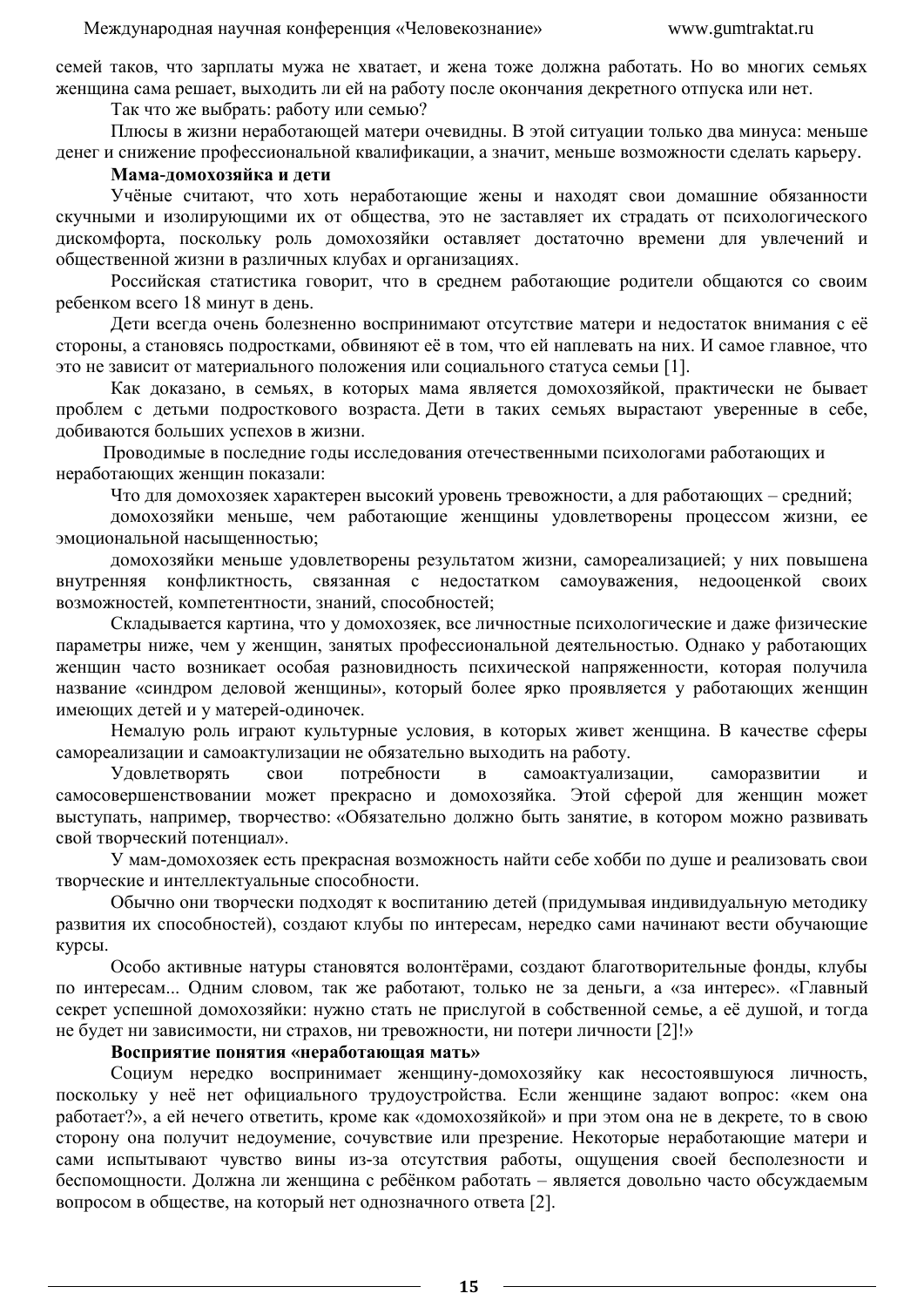### **Мнение психологов**

Люди, задающиеся вопросом «должна ли женщина с ребёнком работать», обязаны осознать, что времена изменились, и уже не надо много работать, чтобы прокормить свою семью. Это в былые времена женщины наравне с мужчинами упорно трудились, поскольку была постоянная нужда в пропитании. В настоящее время работать или нет, решать приходится конкретно самой женщине, исходя из той финансовой ситуации, в которой она находится. Нередко решение о трудоустройстве прекрасной половины принимается на семейном совете. И если в семье всё хорошо и обеспечение на себя полностью берёт муж, то почему бы не позволить женской половине не трудиться и всё свободное время посвящать себе, своему развитию, [самосовершенствованию](https://psihomed.com/samosovershenstvovanie/) и семье.

Есть женщины, для которых важно профессиональное признание, публичная слава, для других значимо уважение своего мужа и родителей. И, безусловно, женщина с [амбициями](https://psihomed.com/ambitsii/) будет упорно сопротивляться желанию мужа, чтобы она оставила работу, стала финансово-зависимой, занималась только бытом и детьми. Возможно, подсознательно она понимает, что не сможет круглосуточно находиться в семье, ей необходимо взаимодействовать с другими людьми, расти профессионально, получать признание. Ей сложно получать удовольствие от кухни, для неё важен трудовой процесс вне стен дома. Такая женщина не сможет не работать и в домохозяйку не превратиться [3, 19-28].

#### **Мнение мужчин**

По мнению большинства мужчин на вопрос: «должна ли женщина с ребёнком работать?», они однозначно отвечают, что «да». Им сложно разрешить своей половине быть незанятой и заниматься только собой любимой и детьми, когда муж трудится, зарабатывая на двоих. Мужчины, в большинстве, за трудовое равноправие. Всё должно быть на равных, чтобы по возвращению с работы, жена соглашалась на семейный ужин дома, а не просила ужин в уютном кафе; чтобы из-за усталости не было ссор, а также не скучала в одиночестве, ожидая супруга, и была полезной для семьи в финансовом плане.

Богатые состоявшиеся представители сильного пола, которых меньшинство от общего числа мужчин, пришли к выводу, что женщина - это идейный вдохновитель своего мужа. Вдохновитель, а не та, которая заставляет работать с утра до ночи мужа на заводе. Получить в жёны такое милое создание, которое будет вдохновлять на трудовые свершения, это подарок судьбы. Каждый мужчина должен понимать, чего он хочет от матери своих детей.

Утверждая, что жена однозначно должна работать, мужу требуется осознать, что как не бывает мужчин, имеющих постоянно хорошее настроение после работы, так нет и женщин, которые, устав на работе, имеют желание готовить с радостью ужин, пребывать в хорошем настрое.

Психологи считают, что работа «убивает» в женщине её прямое предназначение быть любимой женой, заботливой матерью, создательницей домашнего уюта [4,59-68]. И если жена всётаки трудится, то обязательно наступит такой день, когда она проснётся и непременно заявит, что тоже устаёт, поскольку также работает. Это минусы занятости женской половины на работе.

Но если жена не работает, то это не означает, что проблем в будущем ей удастся избежать. Они начнутся тогда, когда она расстанется с мужем. Вся материальная стабильность, выстроенная другим человеком, исчезнет вмиг, и домохозяйка, у которой на плечах дети, будет вынуждена отправиться на поиски работы. Поэтому проблема решения женского трудоустройства — это палка о двух концах.

#### **Должна ли женщина с ребёнком работать – мнение женщин**

Есть женщины, которые не мыслят себя без работы, поскольку именно там они самоутверждаются, самореализовываются, получают удовольствие от трудового процесса.

А есть и такие женщины, которые не видят себя на работе. У каждой женщины свои приоритеты.

Но всеобщее желание женщин с детьми относительно работы включает следующие основные моменты:

– работа должна быть хобби или быть любимой профессией;

– работа должна занимать не более 4-х часов в сутки;

– необходимо включить в рабочее время перерыв на чай, перекус и разговоры;

– чтобы всегда была возможность отпроситься с работы в любое время или не выйти на неё;

– заработанные деньги можно тратить на себя [4, 59-68].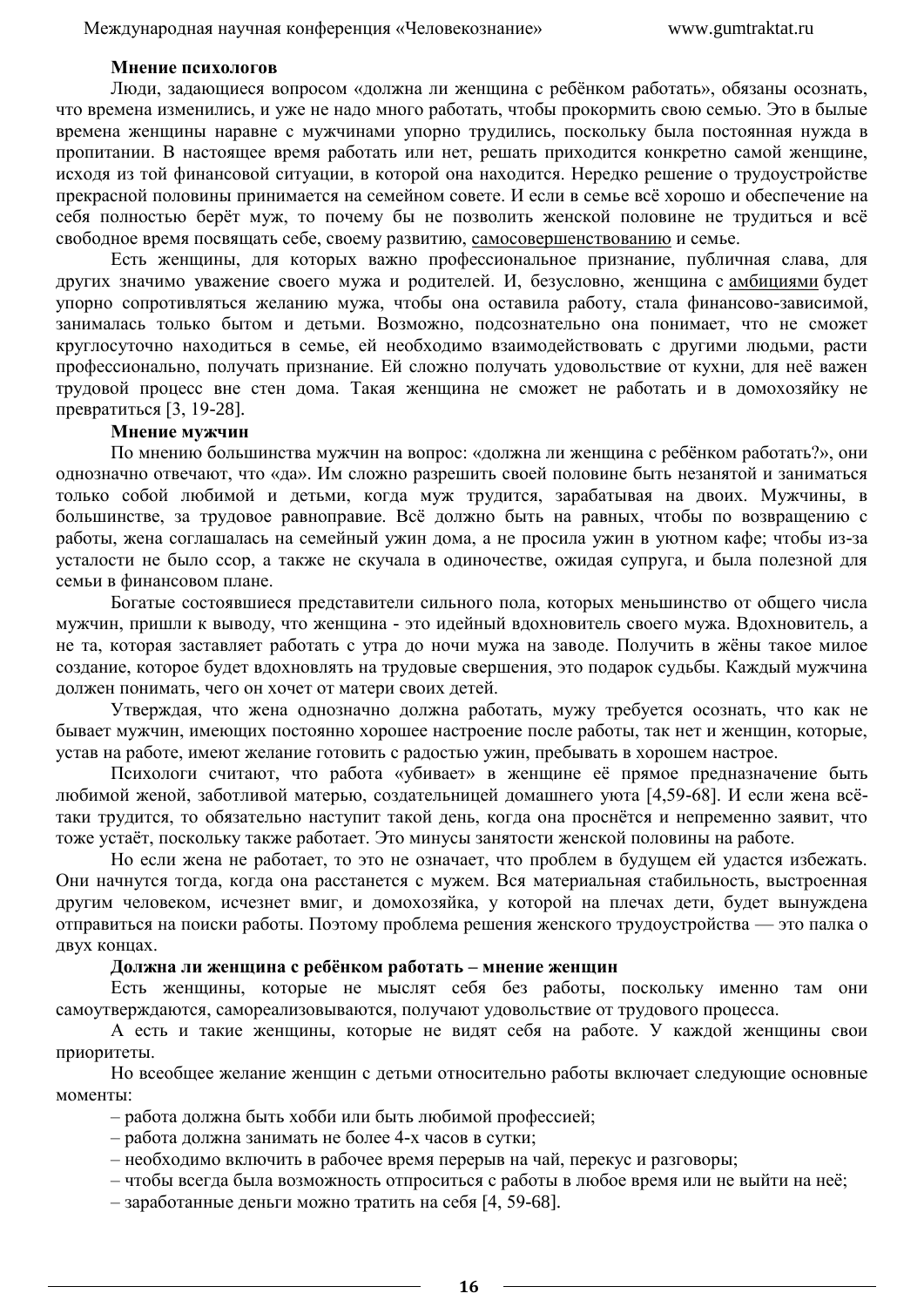**Мужской пол считает, что женщина с детьми должна работать и приводят следующие доводы этому:**

– женщина, не работая, потолстеет;

– обленится;

– начнёт деградировать;

– перестанет понимать ценность денег, станет больше тратить;

– начнёт ссориться от скуки.

Работающие жёны возмущены тем фактом, что мужчины считают нормальным положением вещей, что женщины, помимо ухода за детьми, должны работать наравне с ними.

Жёны в своём большинстве ссылаются на то, что вынуждены работать, поскольку мужья не способны полностью обеспечить семьи, максимум могут заработать только на пропитание и коммунальные услуги.

Женщины возвращаются домой усталые, на домашние дела не остаётся сил и желания. Рабочее переутомление сильно отражается на женском здоровье и внешнем виде.

Работающая женщина получает эмоциональную нагрузку на работе больше, чем мужчина. Это связано с чувствительностью женской психики. В итоге женщина получает двойную нагрузку: надо и о семье заботиться, и на работу ходить. Проблема общества в том, что оно считает это нормой и по-другому быть не может. Девочек воспитывают так, чтобы они рассчитывали в этой жизни на себя. А мужчин такое положение вещей устраивает, ведь жёны и в доме по хозяйству всё успеют и денег на работе заработают.

По своему складу характера именно мужчина предназначен для того, чтобы ходить на работу, зарабатывать деньги, оберегать семью от внешних воздействий, активно действовать во внешнем мире. Женщина, в противовес лучше справляется с размеренным спокойным трудом, ей легче удаётся контролировать множество мелких дел.

Когда женщина ходит на [нелюбимую работу,](https://psihomed.com/nelyubimaya-rabota/) то отдаёт там свою психическую энергию, истощается эмоционально и возвращается домой уставшая. Чтобы справиться с нагрузкой, женская психика перестраивается под мужской тип реагирования. В итоге жена нередко становится успешнее в делах, чем её муж, но утрачивает способность и желание создавать уют в доме. Члены семьи недополучают любовь и умиротворение от женщины. Как следствие – непонимание, скандалы, отчуждённость друг от друга, развал семьи [5,1].

Отсюда очевидно, что лучше семье от того, что жена пошла на работу не станет [5,1]. Поэтому вывод прост: женщинам с детьми работать не стоит. Их предназначение быть матерью, женой, создавать уют дома, а мужчинам взять на себя ответственность и начать зарабатывать столько, чтобы семья была обеспечена всем необходимым и ни в чём не нуждалась.

**Общественные мнения по поводу неработающих матерей**

А хотят ли российские женщины, став матерями, работать? Особенно, если имеются «отягощающие» жизненные обстоятельства (риски), например, наличие нескольких детей, отсутствие в хозяйстве папы, хроническое заболевание ребенка и пр.?

Ответы участниц исследования показывают довольно высокий уровень мотивации на продолжение трудовой деятельности. На момент опроса оплачиваемую занятость имели 66% опрошенных мам. Но, глядя в будущее, хотели бы работать уже более 80% респонденток (в возрасте до 50 лет). Из них, правда, только 12% делают ставку на профессиональную карьеру, а подавляющее большинство (69%) имеют установку на сочетание работы и материнства. И, наконец, только 19% нынешних мам в жизненной перспективе видят себя в роли домохозяйки, отказываясь от всяких амбиций в профессиональной сфере [6,142].

По мнению большинства людей, основной минус в постоянном нахождении мамы рядом с детьми — она начинает воспринимать их жизнь (их достижения, провалы, радости и печали) как «оценку» своей деятельности, своей жизни. Ведь это она всё контролирует, помогает и держит руку на пульсе. Значит, это её вина или наоборот заслуга. Нельзя отмахнуться работой, занятостью и отсутствием времени на что-то, требующееся ребёнку. Конечно, это не касается тех случаев, когда мама сидит дома и ничего не делает, передав все заботы и дела няням и домработницам.

Также минусом является то, что дети отвыкают что-то делать сами, и тут же с другой стороны страдают от постоянного контроля. Иногда нужно побыть одному. Плюсы, конечно же, тоже есть: не нужно ломать голову, куда деть ребёнка на каникулы или карантин; можно посещать множество занятий, куда, при наличии у мамы работы, ребёнок бы не смог попасть; можно контролировать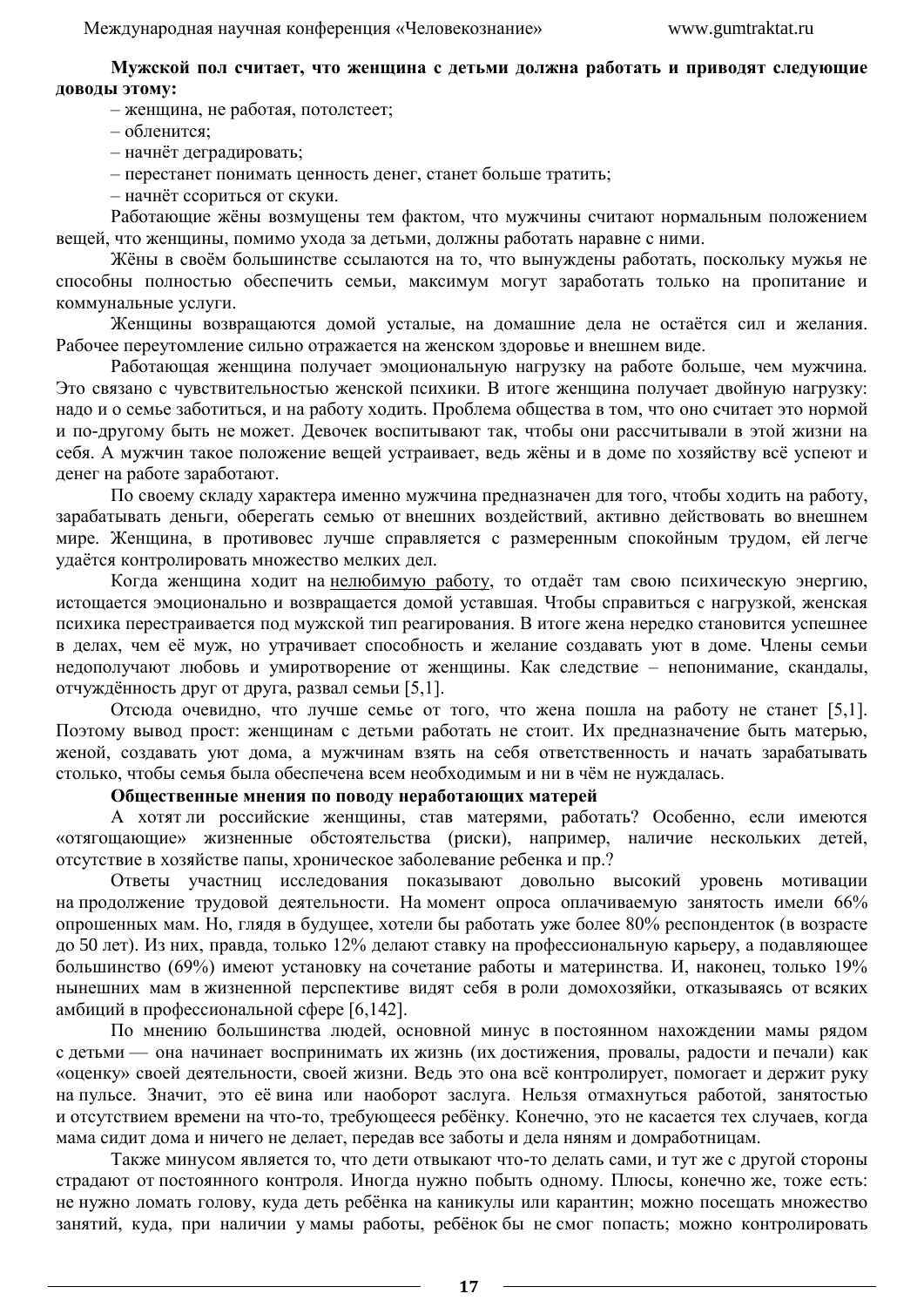процесс учёбы и не отставать от учебной программы; можно много гулять и есть то, что нравится и полезно, а не то, что дадут и т.д.

Общество считает, что матери надо работать (хотя бы неполную неделю) для того, чтобы не погрязнуть в домашних делах. Периодически менять роль домохозяйки на нечто радикально отличное, общаться с людьми, воспринимающими тебя иначе. В конце концов, это позволяет не терять форму (и внешнюю, и интеллектуальную). И кругозор ребенка расширяется благодаря рассказам о работе, о сослуживцах. Более того, с годами дети, больше будут ценить мамины заработки, мамины успехи в карьере. В конце концов, у матери должна быть своя жизнь, свои интересы. А если их нет, то со временем дети перестанут уважать такую маму[7,137-142]. При этом совсем не обязательно, чтобы мама работала с 9 до 6. Главное — результат.



**Рисунок 1.** Распределение ответов на вопрос: «Кем Вы видите себя, что собираетесь делать в жизненной перспективе?», по размеру среднедушевого дохода (руб.), %.

#### **Проблемы занятости женщин с детьми дошкольного возраста в современной России**

Женщины с детьми дошкольного возраста – это особая, наиболее уязвимая на рынке труда социально-демографическая группа. Для этой группы характерны те проблемы, которые поджидают любую женщину на рынке труда. Во-первых, это безработица. При этом во всех странах мира, в том числе и в России, продолжительность поиска работы женщинами превышает продолжительность поиска работы мужчинами.

Динамика продолжительности поиска работы безработными женщинами по возрастным группам констатирует рост этой продолжительности с увеличением возраста: в возрастной группе 25–29 лет продолжительность поиска работы составила 7,7 месяцев, в возрастной группе 30–34 лет – 8, в группе 40–44 лет – 8,6, в группе 45–49 лет – 8,7 месяцев[7,137-142].

Женщины, имеющие детей, при приеме на работу сталкиваются с дополнительными сложностями. Основными параметрами, влияющими на уровень безработицы этой группы женщин, являются количество детей и их возраст. Исследования показывают, что с ростом числа детей в семье растет уровень безработицы: так, в 2017 г. уровень безработицы матерей в возрасте 20–49 лет, имеющих детей до 18 лет, составил при наличии одного ребенка – 4,7% от общего числа безработных женщин; при наличии двух детей – 5,9; при наличии трех детей и более – 10,5%[8,75- 87]. Таким образом, риск незанятости существенно возрастает с рождением третьего ребенка. Особенно подвержены рискам женщины, чьи дети – дошкольники. Дошкольники нуждаются в постоянной опеке матерей, следовательно, матери таких детей не могут составить серьезной конкуренции другим социальным группам работников. Возрастная характеристика самого маленького члена семьи выступает в качестве главного индикатора при трудоустройстве или безработице многодетных матерей. Наибольший уровень незанятости наблюдается у матерей, чьи дети не достигли возраста 1,5 лет. Незанятость среди таких матерей на 9% выше, чем у тех, чьим детям исполнилось от трех до шести лет, и на 15% выше, чем у матерей детей от трех до шести лет. Это вполне объяснимо: только с полутора лет дети принимаются в дошкольные учреждения в группы кратковременного пребывания и только с трех лет – в группы полного пребывания. Уровень безработицы матерей зависит и от возраста женщины [8,75-87]. Чаще всего не работают матери в возрасте 20–29 лет. Среди них 1,4% являются безработными, а 28,4% даже не ищут работу. При этом молодые матери, не имеющие какого-либо профессионального образования, могут долго находиться в состоянии незанятости. В возрастной группе женщин 30–39 лет не имеют работы 15,6%, а в группе 40–49 лет – 9,7%. То есть чем старше женщины, тем меньше вероятность их незанятости, что объясняется снижением среди них доли матерей с детьми младшего возраста [9, 142].

Еще одна проблема связана с необходимостью для матерей совмещать работу и домашний труд. В реальных жизненных обстоятельствах большинство женщин планируют следовать стратегии сочетания работы, материнства и дома – 81,6%. Их модель поведения предполагает, с одной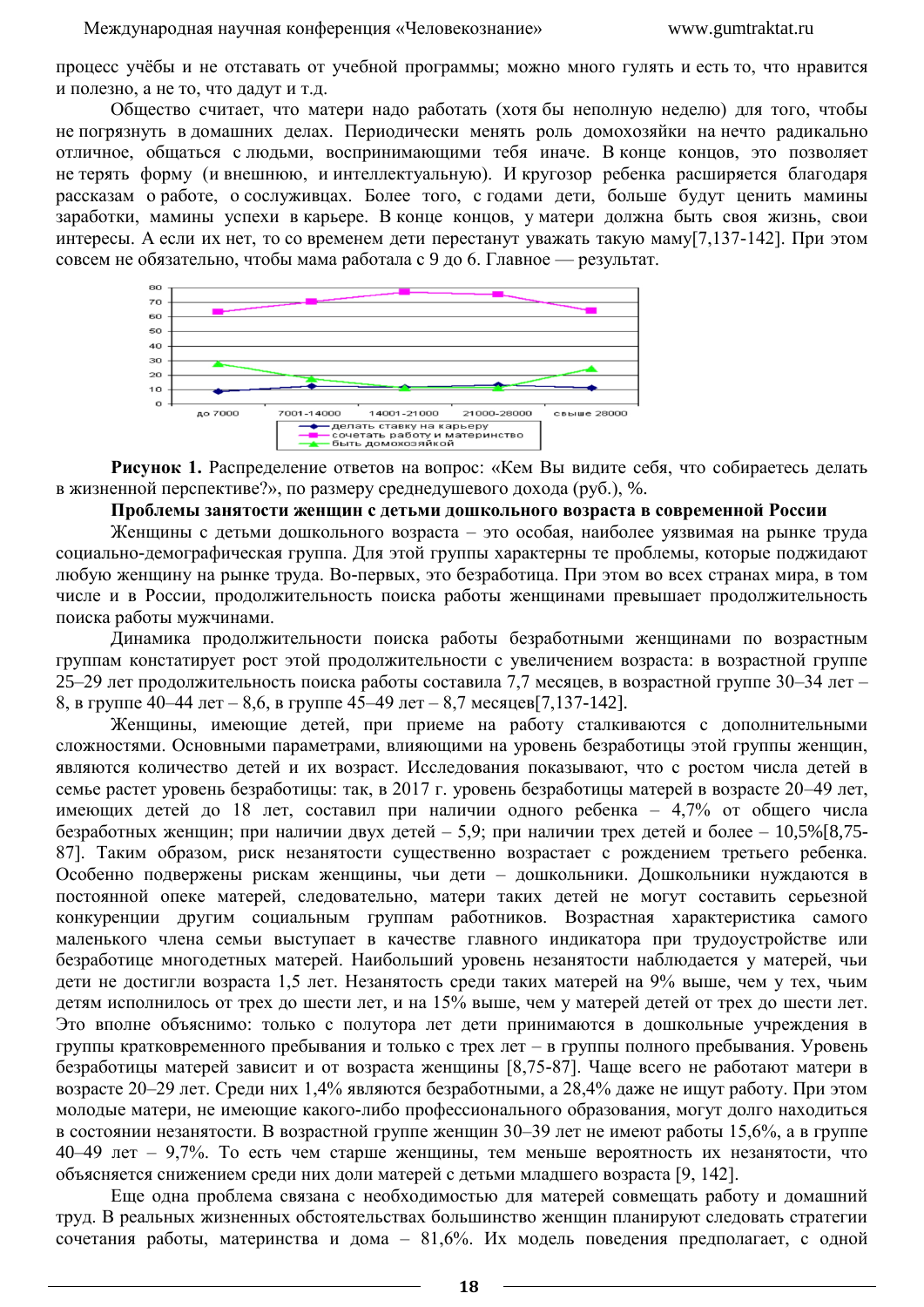стороны, ориентацию на традиционные семейные ценности, неразрывно связанные рождением и воспитанием детей, с другой – активную позицию на рынке труда.

Также женщинам-матерям необходим гибкий график работы, однако далеко не все работодатели готовы пойти навстречу работающим женщинам в данном вопросе. Не больше трети трудоустроенных матерей могут использовать такой график [10].

Основной характеристикой мотивации к трудовой деятельности выступает заработная плата. Во многих случаях женщины осознают тот факт, что их доход помогает семье быть устойчивой в экономическом плане. «Доля доходов от основной занятости женщин-матерей в общем доходе домохозяйств составляет в среднем 42%, а в неполных семьях – 72% [10]. Из чего можно сделать вывод, что традиционная модель «мужчина-кормилец» себя практически исчерпала. Собственно, именно поэтому женщины часто досрочно выходят из декретного отпуска. Трудовые отношения женщин вообще и женщин-матерей, в частности, – серьезная проблема современных трудовых отношений. Решение данной проблемы требует участия и государства, и работодателей, и организаций, проводящих социальную политику в сфере трудовых правоотношений.

Таким образом, нагрузка со стороны детей способствует большей занятости отцов и, наоборот, «уводит» матерей с рынка труда.

#### **Заключение**

При изучении материала можно сделать такие выводы.

1. Общество считает, что матери надо работать для того, чтобы не погрязнуть в домашних делах, периодически менять роль домохозяйки на нечто радикально отличное, общаться с людьми, воспринимающими тебя иначе. Также общество считает, что работающая мать помогает расширять кругозор ребенка благодаря рассказам о работе, сослуживцах. Более того, с годами дети, больше будут ценить мамины заработки, мамины успехи в карьере. В конце концов, у матери должна быть своя жизнь, свои интересы. А если их нет, то со временем дети перестанут уважать такую маму.

2. Учёные-социологи же положительно относятся к роли домохозяйки, т.к. роль домохозяйки оставляет достаточно времени для увлечений в различных клубах и организациях. Они считают, что хоть неработающие жены и находят свои домашние обязанности скучными и изолирующими их от общества, это не заставляет их страдать от психологического дискомфорта.

3. Мужской пол считает, что женщина с детьми должна работать и приводят следующие доводы этому:

– женщина, не работая, потолстеет;

– обленится;

– начнёт деградировать;

– перестанет понимать ценность денег, станет больше тратить;

– начнёт ссориться от скуки.

4. Всеобщее желание женщин с детьми относительно работы включает следующие основные моменты:

- работа должна быть хобби или быть любимой профессией;
- работа должна занимать не более 4-х часов в сутки;
- необходимо включить в рабочее время перерыв на чай, перекус и разговоры;
- чтобы всегда была возможность отпроситься с работы в любое время или не выйти на неё;

– заработанные деньги можно тратить на себя.

5. Мнение психологов, основанное на проводимых в последние годы исследованиях работающих и неработающих женщин, показали: для домохозяек характерен высокий уровень тревожности, а для работающих характерен средний уровень. Домохозяйки меньше, чем работающие женщины удовлетворены процессом жизни и ее эмоциональной насыщенностью. Неработающие матери меньше удовлетворены результатом жизни, самореализацией и у них повышена внутренняя конфликтность, связанная с недостатком самоуважения, недооценкой своих возможностей, компетентности, знаний, способностей.

Опираясь на вышеизложенный материал, можно сказать, что у домохозяек, все личностные психологические и даже физические параметры ниже, чем у женщин, занятых профессиональной деятельностью.

Суммируя все, можно сказать, что вопрос восприятия понятия «Матери неработающей» в современной России остается открытым и требует дальнейшего изучения.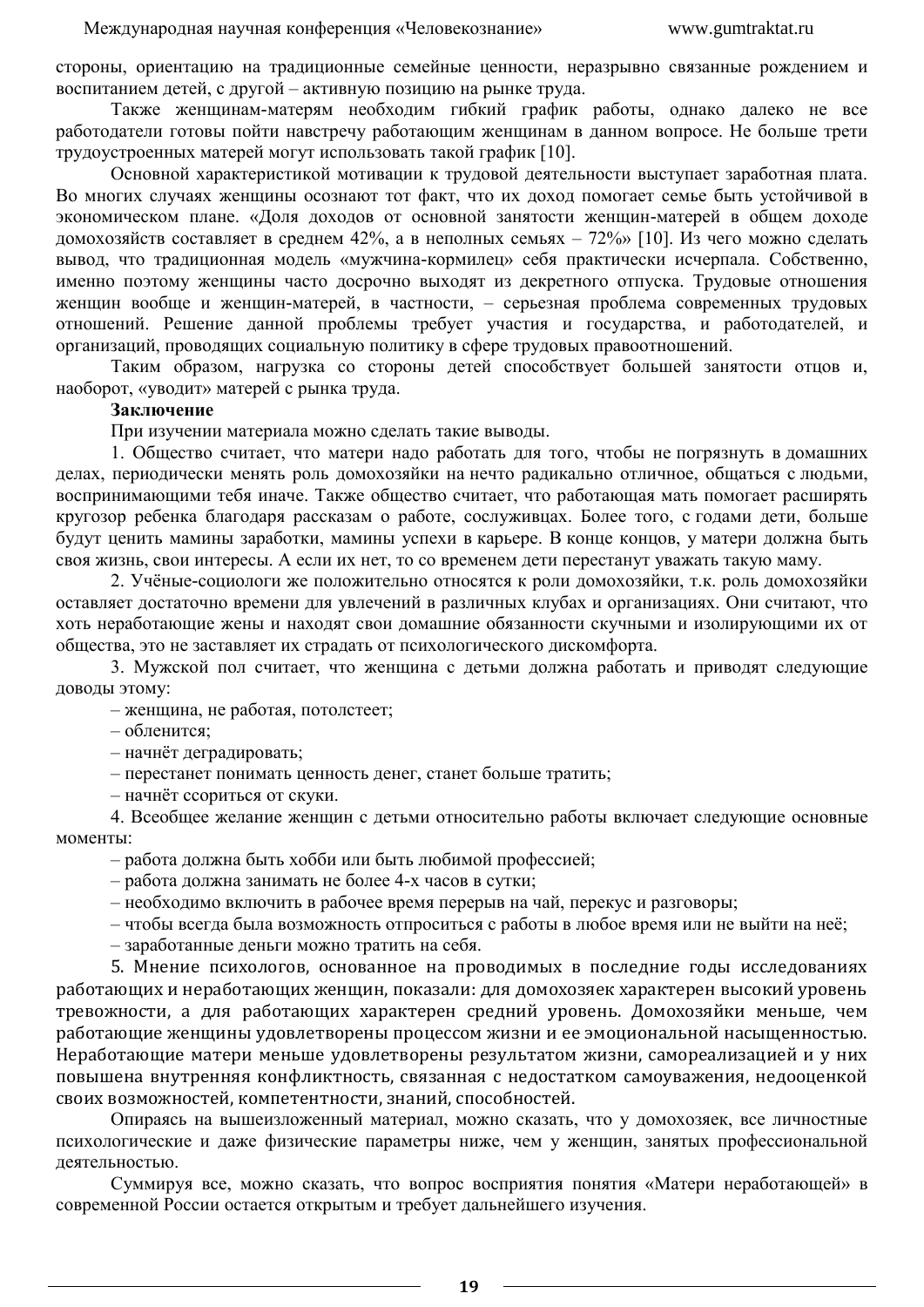## **Библиографический список:**

1. Женщины и мужчины России. М.: ФСГС, 2008. (Табл. 4.10).

2. Занятость и безработица в Российской Федерации в январе 2017 года // Государственная служба налоговой статистики: Официальный сайт. – [Электронный ресурс]. URL: [http://www.gks.ru/bgd/free/b04\\_03/isswww.exe/stg/d01/36.htm](http://www.gks.ru/bgd/free/b04_03/isswww.exe/stg/d01/36.htm) (Дата обращения: 13.03.2022.).

3. Козина И. Работающие матери: условия занятости и социальная поддержка // Женское движение в России: вчера, сегодня, завтра: мат. конф. / отв. ред. Г.В. Михалева. М.: РОДП «ЯБЛОКО», «КМК», 2010. - С. 19–28.

4. Митягина Е.В. Ресурсы современных рабочих в условиях российской модернизации: гендерный аспект // Женщина в российском обществе. 2014. - № 1. - С. 59–68.

5. Проблемы бедности семей с детьми в городе Москве. М.: Партнер, 2009. - 1 с.

6. Рабочая сила, занятость и безработица в России (по результатам выборочных обследований рабочей силы). Статистический сборник. 2018. M.: Росстат, 2018. - 142 с.

7. Савинская О.Б. Забота о детях работающих москвичек // Социологические исследования. 2011. - № 1. - С. 137–142.

8. Савинская О.Б. Ценность занятости и предпочтения в условиях труда московских матерей дошкольников // Женщина в российском обществе. 2011 а. - № 4. - С. 75–87.

9. Рабочая сила, занятость и безработица в России (по результатам выборочных обследований рабочей силы). Статистический сборник. 2018. M.: Росстат, 2018. - 142 с.

10. SIA "ALP-Media" Бонна.ру. Нужно ли маме работать? // Энциклопедия всё о подборе няни Bonna. – 2012. – [Электронный ресурс]. URL: [https://www.bonna.ru/article/nuzhno-li-mame](https://www.bonna.ru/article/nuzhno-li-mame-rabotat/)[rabotat/](https://www.bonna.ru/article/nuzhno-li-mame-rabotat/) (Дата обращения: 13.03.2022).